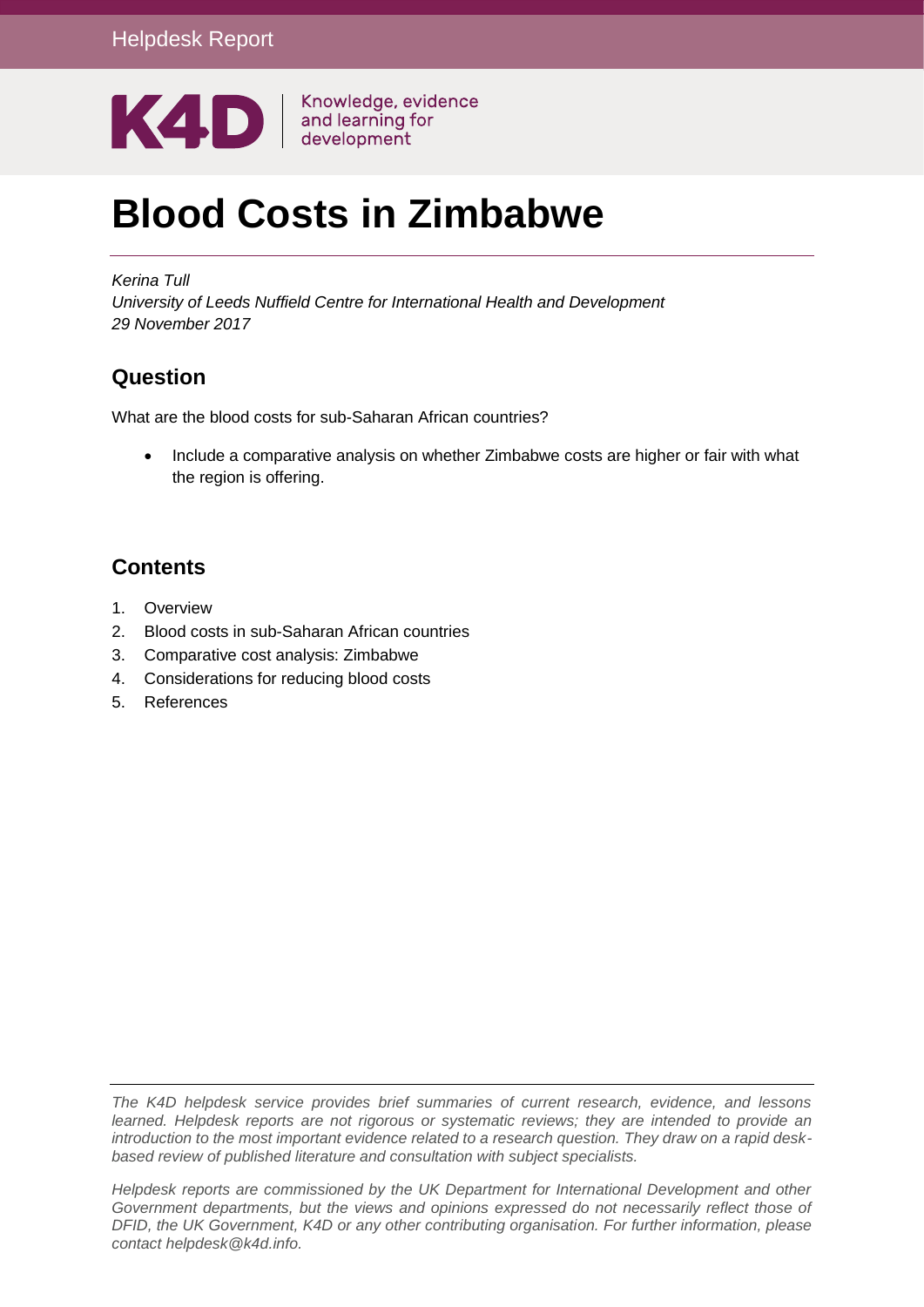# **1. Overview**

There is lack of published data on the costs of blood and blood transfusion in sub-Saharan Africa (Mafirakureva et al., 2016). Experts consulted for this rapid review confirm that the deficiency in the breakdown of components involved in costs hinders fair comparative analysis with different countries.

Although the focus for this rapid review is on costs associated with blood transfusion, an overall understanding of the costs (and the processes driving the costs) for all blood products (such as whole blood, and platelets or red blood cells, RBCs) is included. Key points are listed below:

- *Donor recruitment*: It is the aim of the World Health Organisation (WHO) to ensure that all countries practicing blood transfusions obtain their blood samples from voluntary blood donors (WHO, 2010). Currently in Malawi, the cost of donor recruitment is born by the families of the patients; in Ghana, patients who receive blood transfusions are often asked to ensure that someone replaces the blood on their behalf (replacement donation, RD). Students donate blood for free in Zambia.
- In Africa, the approximate average costs of producing a unit of whole blood (e.g. 450mls) is USD82.2 and USD95 for red cells concentrate (RCC), ranging from USD16.3 in Ghana to USD340 in Gabon (AFRO WHO, 2017: 7).
- *Operational cost calculation*: Although the WHO Blood Safety Unit asks its member countries for "*Total (estimated) funding (in US dollars) for operating the blood centres… (including staffing and operations)*", many countries cannot provide this information. Therefore, it is unclear as to whether data reported is comparable across countries.
- *Costs for hospitals*: Costs are lower for government-owned hospitals than for private ones. However, in some countries (such as Cameroon) hospitals and clinics have their own systems, which affects costs.
- *Costs for patients*: Blood costs for patients in sub-Saharan Africa range from USD13 in Nigeria, USD16 in DRC, from USD21 to USD23 in Cameroon. However, blood is free in Kenya, Rwanda and Uganda due to Government subsidisation. Some hospitals refuse to give a patient a blood transfusion unless a blood donation is made on that patient's behalf; in more extreme cases, patients are charged a high price for blood and are refused medical treatment if they cannot pay (GPJ Africa, 2017). In comparison, the cost in Zimbabwe was reduced from USD135 to USD80 in November 2017.
- *Centralised vs localised blood systems*: Zimbabwe has a centralised blood system. Although centralised structures have a greater degree of control, a unit of blood collected through a centralised system is 2 to 3 times more expensive than that collected through replacement donation (RD; defined as donation from family members or friends of the patient), the major alternative to voluntary and non-remunerated blood donation (VNRBD) in Africa (Bloch et al., 2012). In countries that do not collect enough blood to meet the demand, patients rely on friends and family members to donate blood on their behalf, to replenish the supply they use if they get a transfusion (GPJ Africa, 2017).

Although DFID places a particular emphasis on gender and disability, the evidence found for this rapid review is 'gender-blind' and non-disability focussed. The countries included in this report have a similar (centralised or localised/regionalised) structure of blood supply with Zimbabwe. However, evidence found for this review highlights that Zimbabwe is relying on cost-recovery systems to finance the operation of the National Blood Service (NBSZ).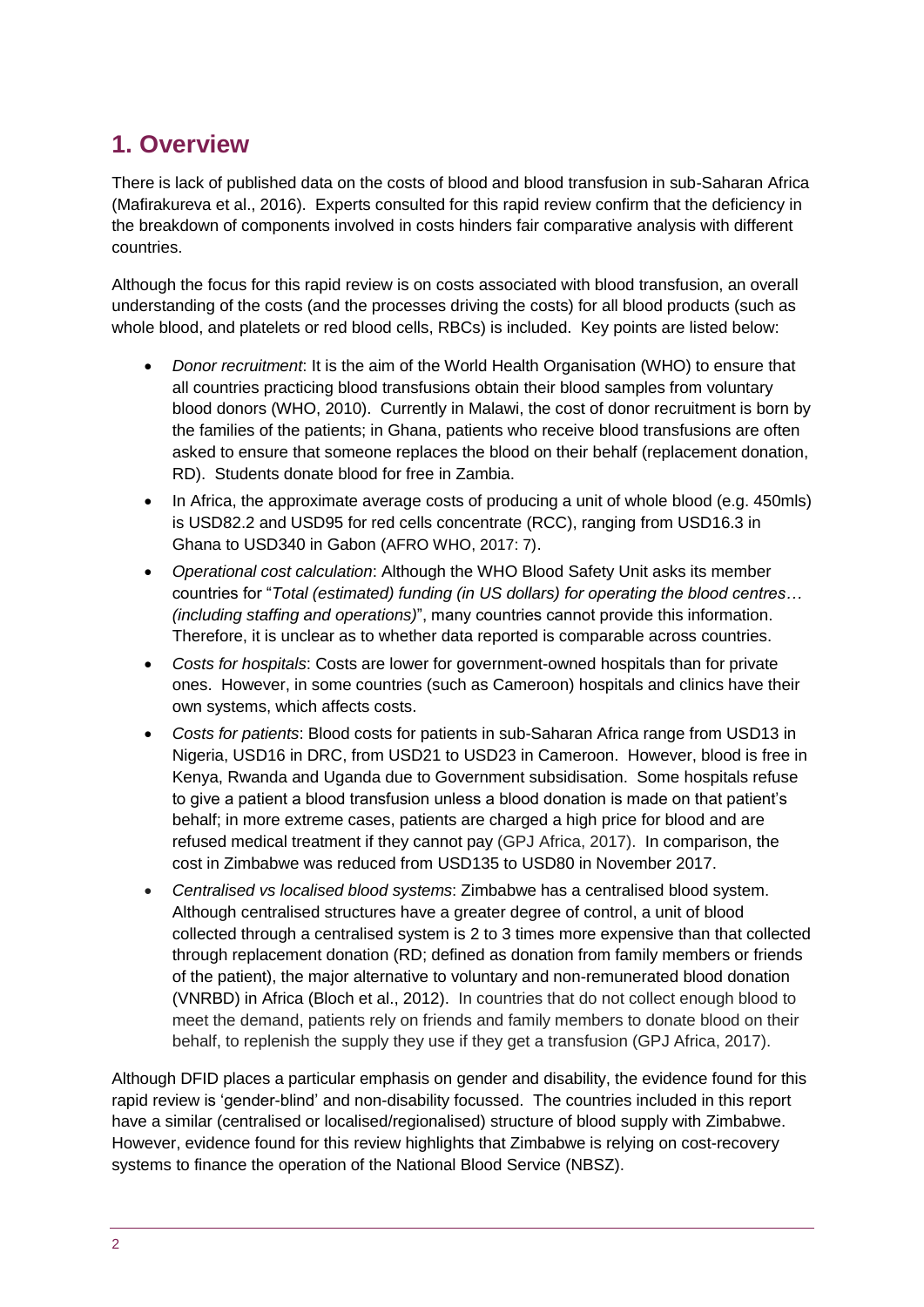# **2. Blood costs in sub-Saharan African countries**

A blood transfusion is a common medical treatment around the world. However, in many African countries, patients are often charged a high price or go without. In some countries, this is because people do not donate enough blood to meet the national need (GPJ Africa, 2017).

### **Production costs**

The costs included in the production of blood take into account the following (NBSZ, 2016):

#### **Donor recruitment**

There are 3 types of blood donors: voluntary unpaid; paid, and family/replacement:

Volunteer donors in sub-Saharan Africa are predominantly secondary school students, who are unavailable during school recesses and exam periods, therefore restricting blood supply for up to three months every year (Ala et al., 2012). Therefore, relying only on unpaid volunteer donors can lead to shortages in blood supply.

Collecting blood from paid donors is notoriously unsafe due to HIV risk, and is banned in most African countries. However, it still happens as a last resort (Ala et al., 2012).

Family donors should be a key target group for donation, but this relies on hospitals having more localised blood service resources, rather than the centralised hospital blood banks (HBBs) that while sound practice in wealthy countries - are not as effective in most African countries (Ala et al., 2012). However, areas lacking facilities such as computerised donor registers have trouble distinguishing family members of patients ready to donate blood - leading to the exclusion of all family donors who constitute a cheaper and substantial source of blood (Ala et al., 2012).

#### **Blood collection - cost per unit***<sup>1</sup>*

WHO member countries provide annual data on blood safety and availability to the WHO Global Data on Blood Safety (GDBS) Blood Safety unit. One of the questions regarding costs of blood is Q 2.12: "*What is the approximate cost (in US dollars) of producing a unitof whole blood and/or red blood cells?*" This question has been collected over several years, and so can provide trends from countries, as well as information for comparative analysis (AFRO WHO, 2017: 28). However, many countries cannot provide all of this information, such as staffing and operational costs. The experts consulted for this review were unsure as to whether the data reported is therefore comparable across countries.

-

<sup>&</sup>lt;sup>1</sup> A unit of blood is usually equivalent to approximately 1 pint or 450 millilitres/ml.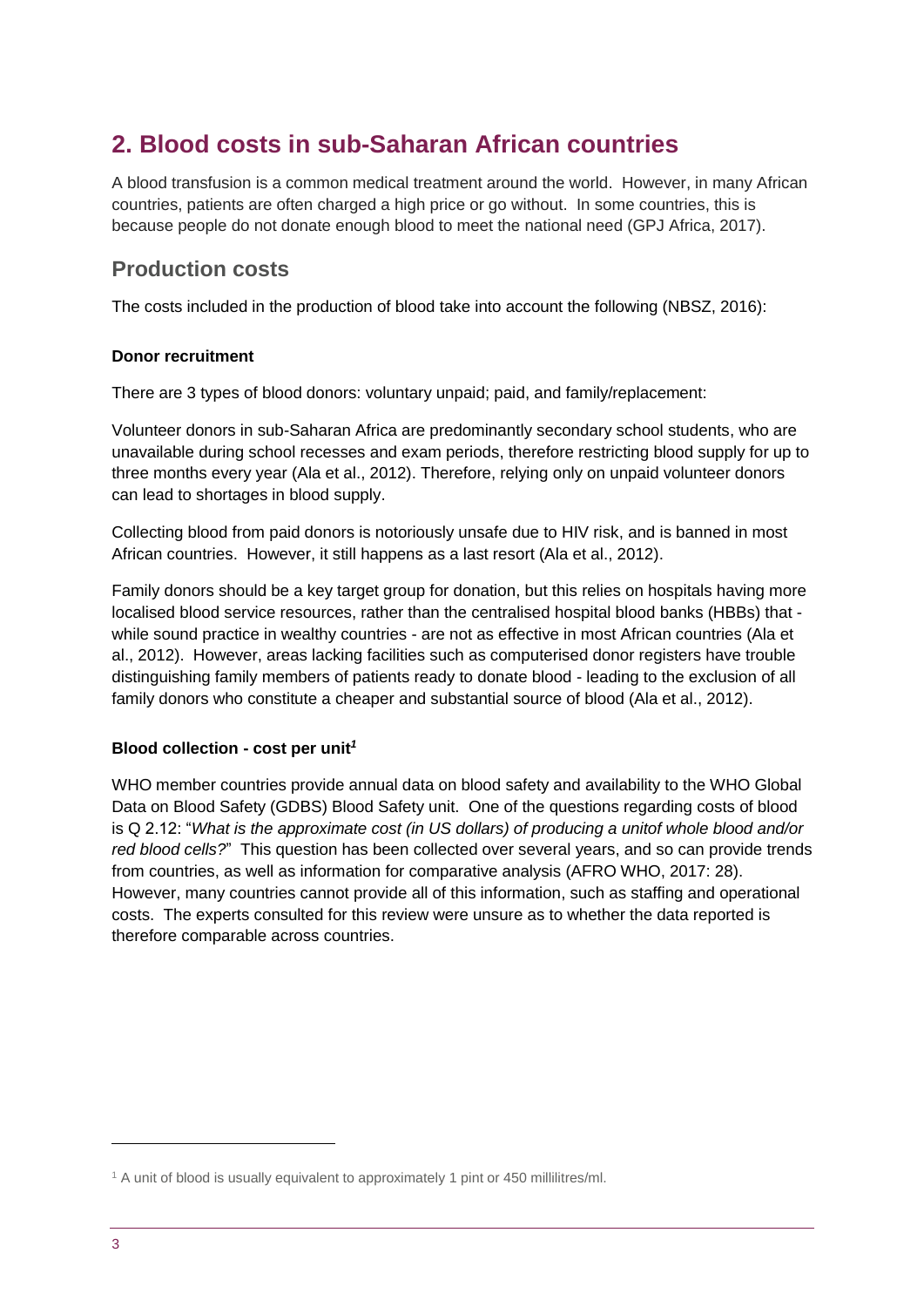#### **Operational costs**

#### *Cost per unit of blood*

In Africa, the approximate average costs of producing a unit of whole blood is USD82.2 and USD95 for red cells concentrate (RCC), ranging from USD16.3 in Ghana to USD340 in Gabon (AFRO WHO, 2017: 7).

#### *Whole vs 'split' blood*

Blood processing, i.e. separating or splitting-up blood into its different components (such as platelets, plasma and red cells [RBCs]), is another common Western practice becoming prevalent in African countries. However, this requires funding (Ala et al., 2012). While this approach is legitimate in the West, 'whole blood' is most often the best product for emergency transfusions - which constitute the vast majority of cases in Africa - but is regularly unavailable, as donations have been systematically split up (Ala et al., 2012).

#### *Emergency transfusions*

Whereas use of blood product in the West and high-income countries is often pre-planned or predictable, with 90% of transfusions planned, the vast majority (between 80 to 90%) of transfusions in Africa are emergencies (Ala et al., 2012).

In sub-Saharan countries that receive financial aid from affluent countries, like Uganda and Rwanda, between 50 and 80% of transfusions are related to a small number of similar emergency traumas - such as haemorrhaging in women as a result of childbirth and severe anaemia in children due to malaria (Ala et al., 2012).

#### **Cost per transfusion**

The total estimated funding and main sources of financing of blood transfusion are detailed in the Table below:

Table: Funding sources of blood transfusion services per sub-region

| <b>Subregion</b>                  | <b>Countries</b> | <b>Estimated total</b> | Government | <b>Cost recovery</b> | <b>External funding</b> | <b>Total funding</b> |
|-----------------------------------|------------------|------------------------|------------|----------------------|-------------------------|----------------------|
|                                   |                  | funding needs (USD)    | (%)        | (%)                  | (%)                     | $(\%)$               |
| <b>Central Africa</b>             |                  | 13,398,637             | 49.0       | 13.4                 | 19.3                    | 81.7                 |
| <b>East &amp; Southern Africa</b> | 20               | 257,787,510            | 7.0        | 83.8                 | 7.0                     | 97.8                 |
| <b>West Africa</b>                | 17               | 21,993,970             | 49.0       | 9.0                  | 42.0                    | 100                  |
| <b>Total Region</b>               | 46               | 293.180.117            | 12.0       | 75.0                 | 10.2                    | 97.2                 |

Source: AFRO WHO, 2017: 7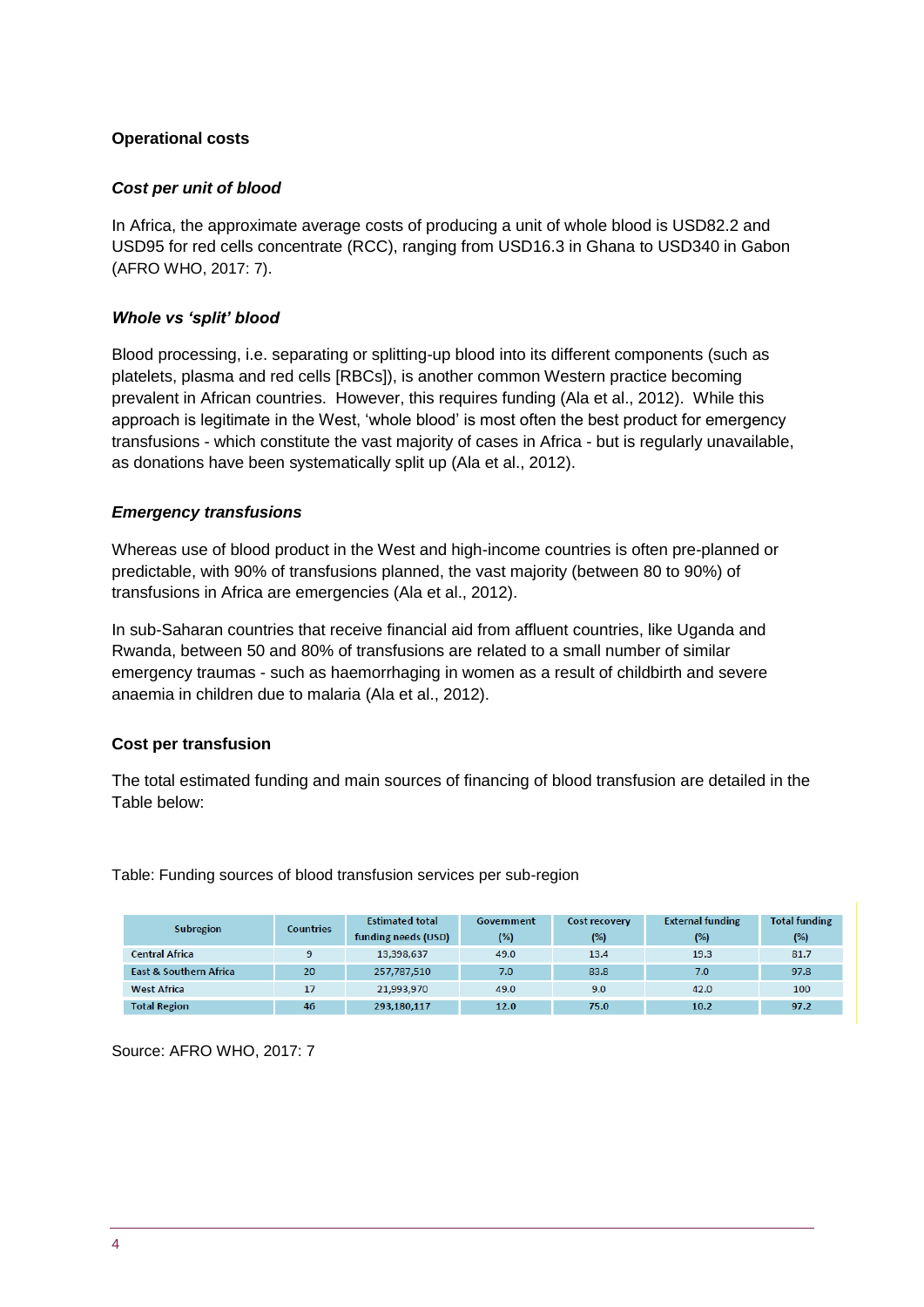As the Table shows, country governments provide the majority of funding for blood transfusion services in Central and West Africa (49%). However, this is not the case in East and Southern Africa where cost recovery<sup>2</sup> is the greatest funding source (83.8%).

#### **Capital Expenses**

#### *Centralised***<sup>3</sup>** *vs localised/regionalised system costs*

Employing the Western practice of centralising blood services in sub-Saharan Africa, where communication and transport links are unreliable and fuel shortages commonplace, inevitably results in delays that cost lives. Bespoke facilities are generally located in major urban areas, so rural populations struggle to get blood products in time (Ala et al., 2012), although using drones is an option which could bypass this. 4

In the centralised system, donor recruitment is necessary for blood distribution; quality processes are also needed (Lara et al., 2007). However, a unit of blood collected through a centralised system is 2 to 3 times (Bloch et al., 2012) or even 5 times more expensive (Allain, 2011: 763) than that collected through replacement donation (RD; defined as donation from family members or friends of the patient), the major alternative to voluntary and non-remunerated blood donor (VNRBD)<sup>5</sup> in Africa. Considerable pressure is applied by richer countries and international transfusion bodies to establish VNRBD as the only source of blood, excluding the traditional family/replacement donors on the grounds of a higher level of safety. Such a policy not only increases the cost of a unit of blood, but also exacerbates pre-existing blood shortages (Allain, 2011: 763).

With localised systems, patients bear no costs (Lara et al., 2007). Although there are no distribution costs, the quality may be an issue. Extra costs can remain moderate and only double the cost of blood when practiced by small blood centres that are usually attached to hospitals, the costs increase substantially when transfusion services are organised in a stand-alone, centralised, automated system, such as those established with substantial external funding in the capitals or large cities of several sub-Saharan African countries (Allain, 2011: 767).

#### *Voluntary vs replacement donations*

Despite policies advocating centralised transfusion services based on VNRBD, the hospitalbased replacement donor (RD) system is widespread in sub-Saharan Africa (Lara et al., 2007). This is because RD is significantly cheaper than VNRBD (Bloch et al., 2012).

<sup>&</sup>lt;sup>2</sup> This could be: no charges to patients; partial cost-recovery from collective in-patient charge or charge to blood recipient; or full cost recovery from collective in-patient charge or charge to blood recipients (Hensher & Jefferys, 2000: 291).

<sup>&</sup>lt;sup>3</sup> i.e. hospitals and clinics procure blood from a central bank.

<sup>4</sup> http://flyzipline.com/now-serving/

<sup>&</sup>lt;sup>5</sup> People who give blood, plasma or other blood components of their own free will and receive no payment for it, either in the form of cash, or in kind.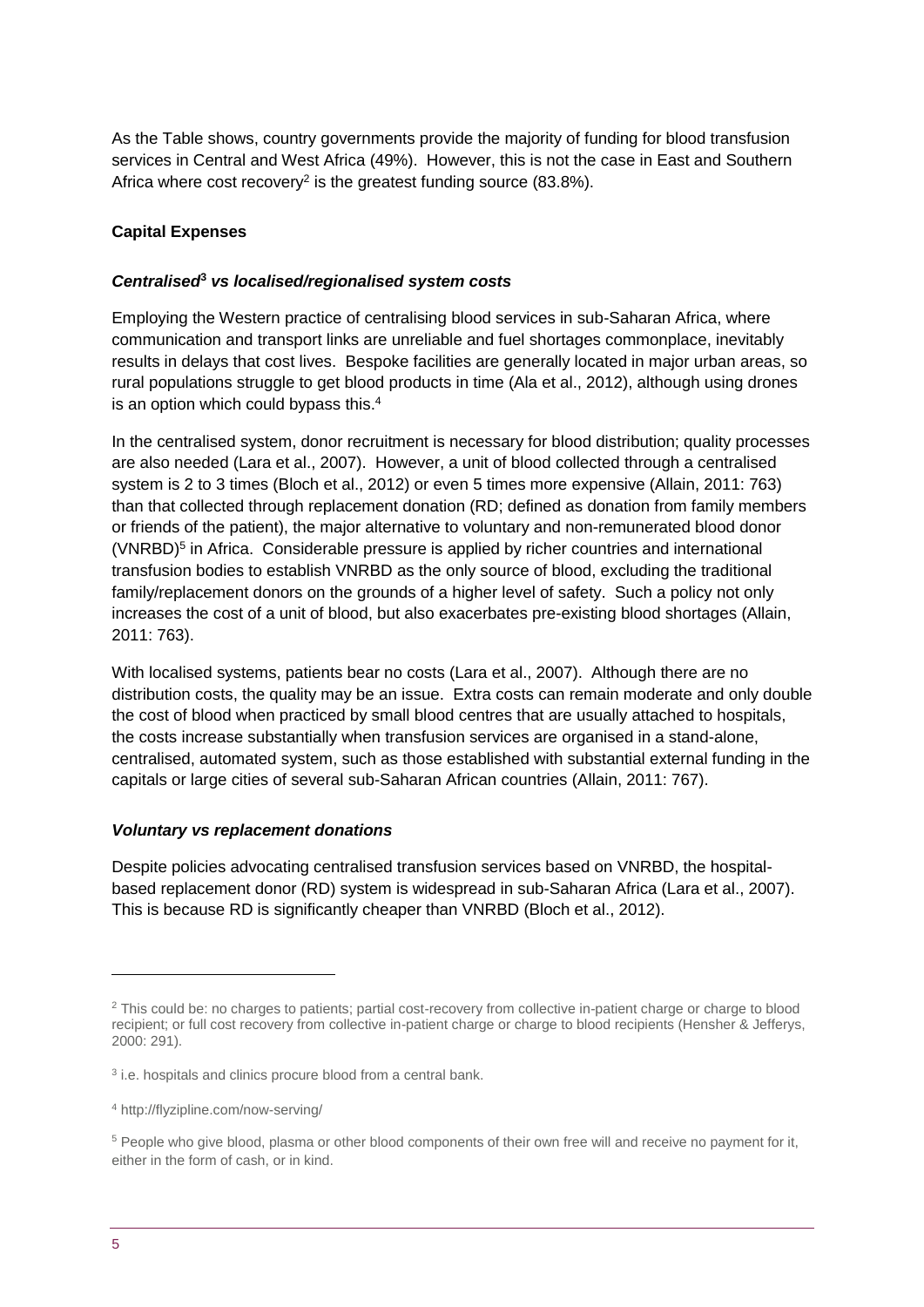Two critical issues which overshadow transfusion in sub-Saharan Africa are supply and cost (Allain, 2011: 767). Depending on the setting and the degree of blood shortage, the transfusion may only be performed if a replacement blood unit is obtained. In other cases, the patient is transfused with available bloodstock, the replacement donation reducing the cost of the transfusion to the family (Allain, 2011: 764).

#### *External financial aid*

African countries that do not receive external financial aid almost exclusively prepare 'whole blood' through their nationally funded blood services (Ala et al., 2012).

When including facilities, paying back equipment costs, specialised staff and vast overheads, the costs increase by three to fourfold. Being funded by external, affluent sources, Westerndeveloped features of a blood service are often imposed, such as VNRBD-only, systematic preparation of blood components, automation of testing and IT infrastructure. With the possible exception of the Zimbabwe blood service in Harare, no centralised, VNRBD-only blood system has ever been established in sub-Saharan Africa without substantial external funding. That is to say that such a system and the consequent cost of blood is essentially unaffordable with local resources (Allain, 2011: 767-8).

### **Country examples**

Blood costs from a selection of countries with a similar (centralised or loclised/regionalised) structure of blood supply with Zimbabwe are displayed below:

#### **Botswana**

A centralised system for blood is used in Botswana.

*Estimated need*: Botswana needs 400,000 units of blood every year and currently the country collects 22,000 units of blood annually (Masokolo, 2015).

*Cost to hospitals:* Currently the Botswana National Blood Transfusion Centre (NBTC) charges the two main private hospitals Pula (P)900 (USD85.65) per bag of 450ml of blood.

*Production costs:* Usually the NBTC removes plasma from the blood since it is where most diseases are found. Most patients in Botswana require blood in the form of RBCs. All donated blood is tested for infections. The tests for donated blood include the following infectious diseases (ID)<sup>6</sup>: HIV-1/2, HTLV<sup>7</sup>-1/2, hepatitis B/C and syphilis (Masokolo, 2015). Donated blood is subjected to processing after it is collected, to make it suitable for use in specific patient

<sup>6</sup> Costs of testing for infectious diseases (ID-NAT) is high and definitely not affordable. However, ID-NAT testing has to continue at all costs (Gouws, 2015).Unfortunately, the cost of testing for all known agents is not feasible because even a select test panel is often prohibitively expensive. Consequently, blood screening in Africa, with few exceptions, for example, HTLV-1/2 testing in Gabon, is limited to HIV, HBV, HCV, and syphilis owing to a regional prevalence of 0.5% to 16%, 3% to 22%, 2% to 7%, and 1% to 21%, respectively (Lara et al., 2007; Bloch et al., 2012).

<sup>7</sup> The human T-lymphotropic virus, human T-cell lymphotropic virus, or human T-cell leukemia-lymphoma virus.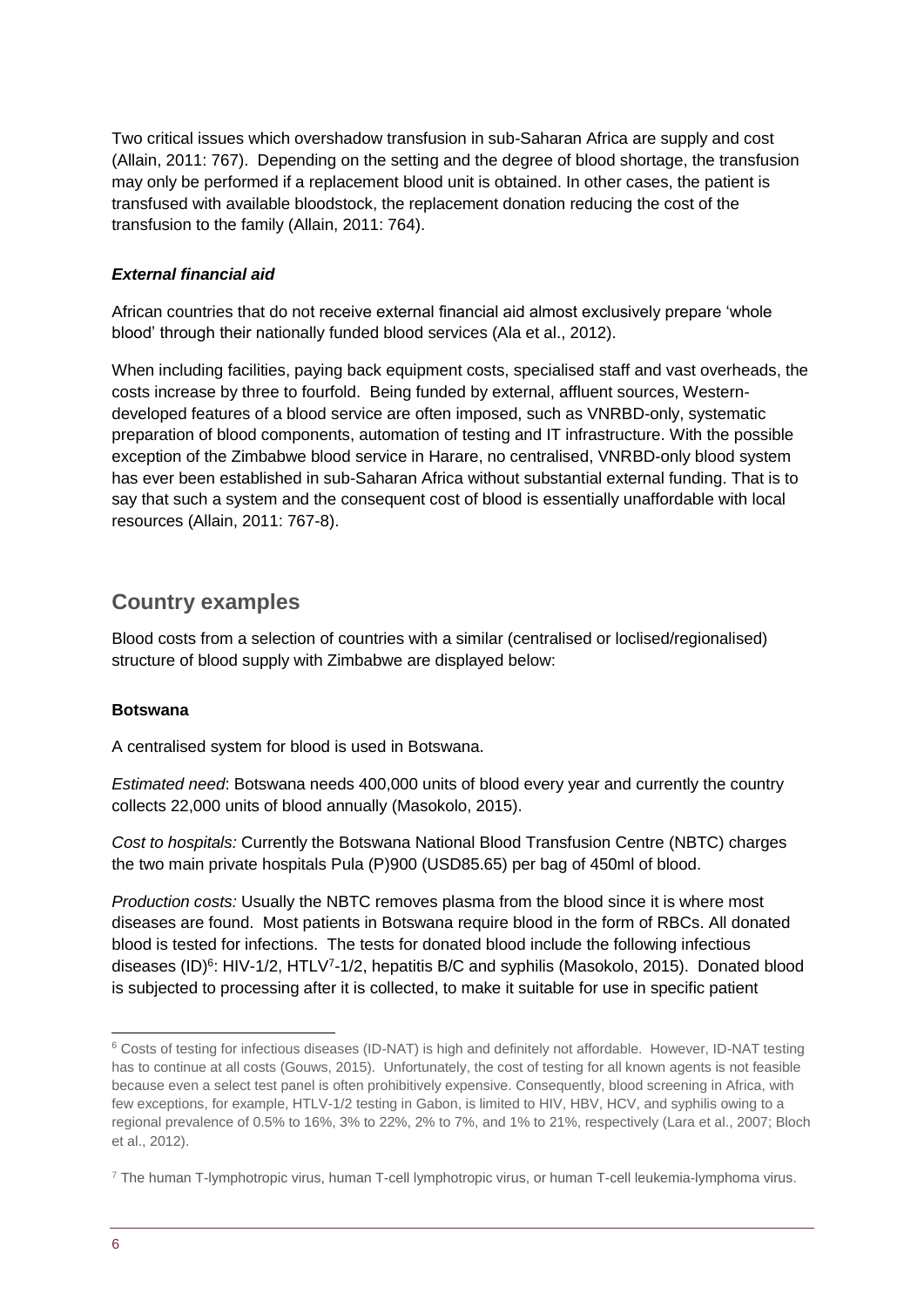populations. Collected blood is then separated into blood components by centrifugation (Masokolo, 2015).

*Costs per hospital:* Blood is offered to private hospitals at a reasonable cost to encourage them to procure blood locally, instead of having to go to South Africa where it will be offered at higher prices, therefore imposing even higher charges for their clients when they need blood (Masokolo, 2015).

*Costs per patient:* Private hospitals charge its patients at least P2,500 (USD237.82) per litre for blood transfusion. There has been outcry from the public accessing private health facilities in regard to paying for blood transfusion when the blood is obtained freely from the donors. Blood is collected for free from voluntary donors, only government-owned hospitals get blood for free, while a levy is imposed on private hospitals according to NBTC (Masokolo, 2015).

*Adequate supply:* On average NBTC supplies between 600-800 bags of 450ml blood to private hospitals in Botswana (Masokolo, 2015). Although there have been concerns that the blood units that the country needs have not been met, the country has never run out of blood at any given point. The demand from the two main private as well as government-owned hospitals has been met (Masokolo, 2015).

#### **Cameroon**

The constant turmoil in North Cameroon and neighbouring countries has left the healthcare system in a bad position. The increase of [displaced](http://www.who.int/hac/crises/cmr/appeals/en/) people only adds to the taxed healthcare system. Hospital blood banks (HBBs) in Cameroon are facing a crisis because of the prevalence of hepatitis infections and HIV among blood donors. January 2016 figures from WHO show that the prevalence rate in Cameroon for hepatitis B/C is 11.9%; which is a higher rate than HIV (5.4%). Local grassroots associations are being created in the country to help contribute to the blood supply.

*Estimated need*: The annual demand for blood and blood products is estimated at about 400,000 pints of blood. Available statistics from the Ministry of Public Health show that in 2015, 73,000 pints of blood were collected (mainly from government central and general hospitals).

*Average cost to collect, test and store a unit of blood:* According to information from laboratory technicians, this depends on the agreement a hospital or clinic makes with a donor. Some donors give blood for free, but others expect payment, usually of 5,000 Central African francs (about USD9). Most hospitals spend about 30,000 Central African francs (about USD54) on other related costs for each unit of donated blood (GPJ Africa, 2017).

*Cost to patients:* Hospitals and clinics all have their own systems (GPJ Africa, 2017). Patients at Padre Pio Catholic Hospital in the largest city, Douala, usually pay between 12,000 and 13,000 Central African francs (about USD21.50 to USD23.40).

*Other factors:* Leftover blood purchased by a patient can be used to help other patients who are in dire need but cannot afford to buy it themselves. In emergency cases, hospital personnel sometimes donate blood to save a patient.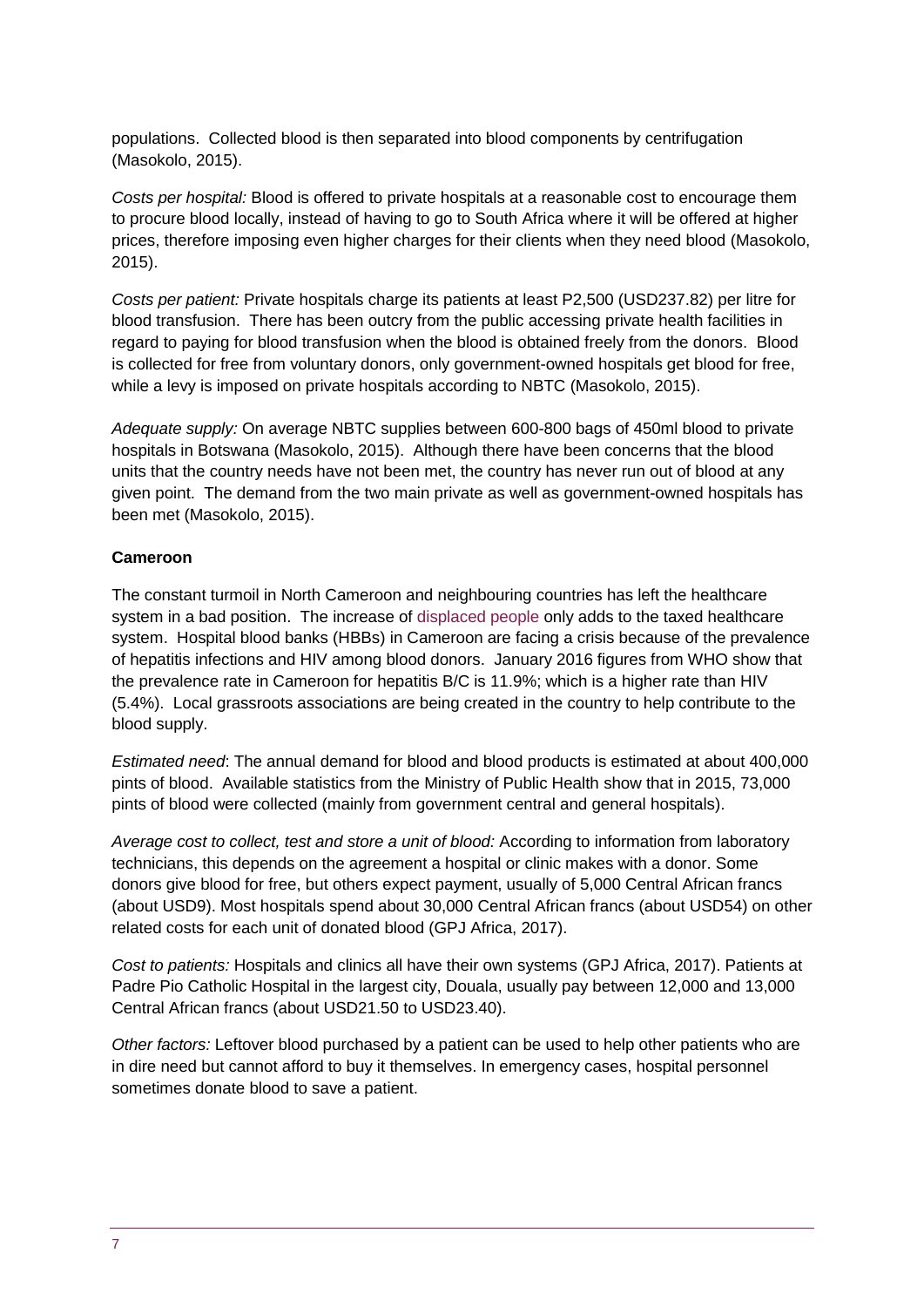#### **Democratic Republic of Congo (DRC)**

A national technical office within the Ministry of Health coordinates transfusion activities in the DRC (Kabinda Maotela et al., 2015).

*Estimated need*: A severe blood shortage is being experienced in eastern DRC, due in part to a reluctance among people to donate blood (GPJ Africa, 2017).

*Average cost to collect, test and store a unit of blood:* According to results from the Provincial Centre for Blood Transfusion in the capital city of Goma, costs vary. However, research has shown costs to be approximately USD107 for clinics in eastern DRC's North Kivu province (GPJ Africa, 2017).

*Cost to patients:* Each hospital and clinic sets its own rate, but most in North Kivu province charge about USD16 (GPJ Africa, 2017).

*Other factors*: Despite the impressive performance by the Ministry of Health to decrease HIV and hepatitis rates,<sup>8</sup> enormous efforts are still required for the organisation of blood safety monitoring, the establishment of a safe supply of testing reagents and supplies, for sustaining the dynamics of voluntary associations of blood donors, and for providing stable funding for these blood safety activities (Kabinda Maotela et al., 2015).

#### **Ghana**

The National Blood Service Ghana (NBS Ghana) exists to mobilise blood from voluntary donors, process blood into safe and usable components which are then distributed to HBBs around the country.

*Estimated need*: 1,260 units of blood are required for transfusion in hospitals daily around Ghana (NBS Ghana, 2016). In 2015, only 30% of blood units around Ghana came from voluntary donors. Most blood came through family and friends (replacement donors, or RDs) who gave blood only because someone known to them required a transfusion (NBS Ghana, 2016). On 1 July 2017, Ghana's Republic Day, an annual mass donation exercise at the National Blood Service is used to augment stock levels.

*Costs for patients:* Blood is never sold in Ghana, but patients pay a processing fee of 50 to 200 Ghanaian cedi (about USD11 to USD45), to cover expenses (GPJ Africa, 2017).

*Replacement requirement:* According to information from community hospitals, patients who receive blood transfusions are often asked to ensure that someone replaces the amount used on their behalf, regardless of blood type (GPJ Africa, 2017).

-

<sup>&</sup>lt;sup>8</sup> Initially, the blood transfusion system applied a vertical (top-down) approach, but with the reform of the country's health system, the performance of blood safety became transversal. In the 12 years from 2001 to 2012, 112,882 volunteer blood donors were mobilsed; more than 80% of blood products were checked for safety and covered all blood needs; and 81,806 HIV infections were avoided by routine testing of blood products. During the same period, 7,560 people were trained in blood transfusion. The prevalence of viruses among donors has also diminished sharply during this time (Kabinda Maotela et al., 2015).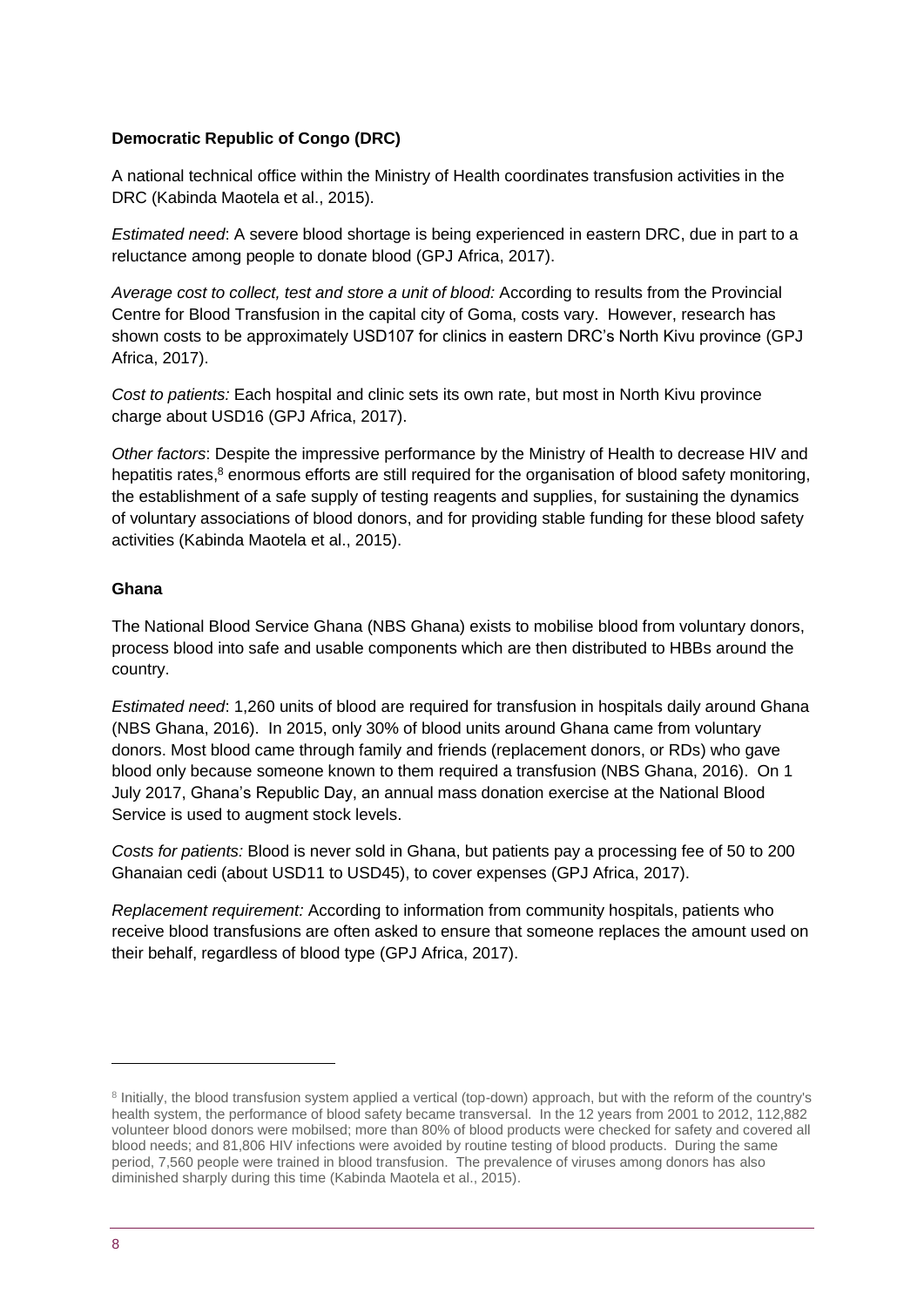*Other factors:* Patients who cannot pay the processing fee but who urgently need a blood transfusion do receive one, but they must arrange to pay the fee at a later date (GPJ Africa, 2017).

#### **Kenya**

The Kenya National Blood Transfusion Service (KNBTS), under the Ministry of Health, is mandated to provide safe and adequate blood and blood components in the country. KNBTS is managed through a national coordinating unit, six Regional Blood Transfusion Centres (RBTCs)<sup>9</sup> and 11 satellites. The coordinating office also houses the National Testing Laboratory (NTL), which mainly conducts confirmatory testing for transfusion transmissible infections for the RBTCs, quality assurance and reference checking for KNBTS. The NTL also serves as a backup testing facility for the RBTCs (Wakaria et al., 2017).

*Estimated need*: Approximately 420,000 units per annum based on the WHO formula of 1% of the total population, currently estimated at 42 million.

*Average cost to collect, test and store a unit of blood:* 10,000 Kenyan shillings (about USD97) according to KNBTS (GPJ Africa, 2017).

*Cost to patients:* Blood donors are not compensated for giving blood, so patients at government hospitals can get blood free of charge (GPJ Africa, 2017).

*Other factors:* The country is experiencing a blood shortage because of the high cost of collecting and storing it. However, when blood is available, the KNBTS supplies it to hospitals from centres around the country (GPJ Africa, 2017).

#### **Malawi**

Data from Malawi has been taken from both local and centralised blood transfusion systems:

*Estimated need:* The Malawi Blood Transfusion Service (MBTS) is to provide adequate supplies of safe blood and blood products to meet the needs of all patients in all hospitals (public and private) in Malawi. Estimated national blood needs have increased from 80,000 to 120,000 whole blood units per annum (MBTS, 2017).

*Average cost to collect, test and store a unit of blood:* One study has evaluated of the costs of all laboratory resources<sup>10</sup> needed to provide a unit of safe blood in rural Malawi (Ntcheu district) using the family replacement donor systems (Lara et al., 2007). Results showed that despite potential economies of scale, a unit of blood from the centralised system costs about three times as much as one from the hospital-based "replacement'' system. Factors affecting these relative costs are complex but are in part due to the cost of donor recruitment in centralised systems.

-

<sup>9</sup> The RBTC scope of service includes: (1) blood donor mobilisation, education, recruitment and retention; (2) blood collection and donor care, and laboratory testing of donated blood; (3) blood component preparation; (4) donor counselling and notification; (5) blood banking and distribution; and (6) haemovigilance (Wakaria et al., 2017).

<sup>&</sup>lt;sup>10</sup> Full economic costs of all hospital laboratory tests used to screen potential donors and to perform crossmatching.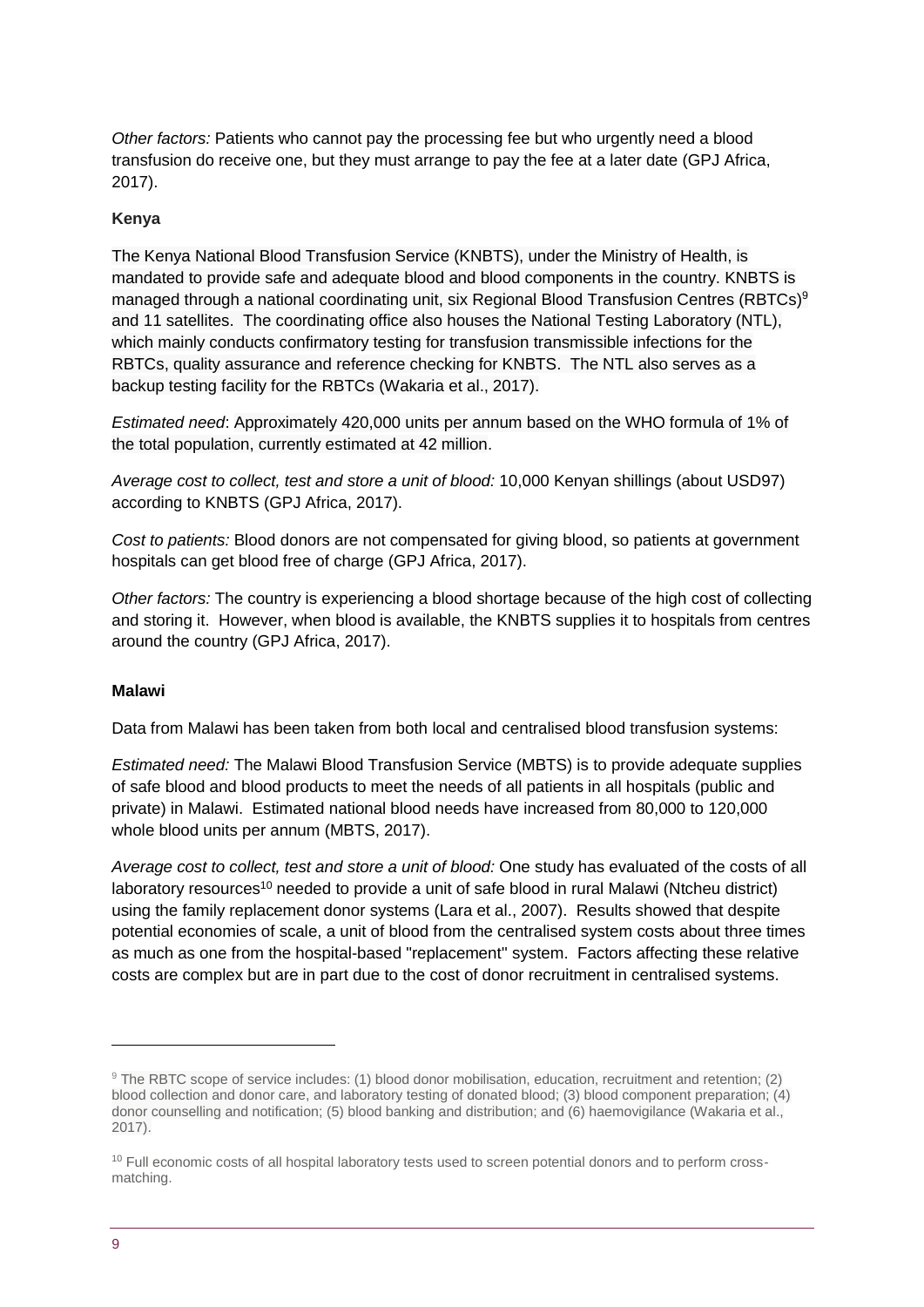*Operating costs:* 2014 WHO Blood Safety Unit figures state that this is USD51.2. However, these have also been reported as USD42 a pint (Chipunza, 2017).

*Cost to patient:* In the replacement system the cost of donor recruitment is entirely borne by families of patients needing a blood transfusion (Lara et al., 2007). Replacement donation (RD) is significantly cheaper than VNRBD: the cost of a unit collected through RD was shown to be USD16 vs USD56 for a unit collected from a centralised system (Lara et al., 2007; Bloch et al., 2012).

#### **Namibia**

All blood processing and testing is centralised in the capital Windhoek; 4 HBBs service 15 major hospitals (Gouws, 2015).

*Estimated need:* This data is unavailable, although 25,000 units was collected by The Blood Transfusion Service of Namibia (NAMBTS) in 2013. NAMBTS, a non-profit organisation that funds the majority of its operations through a cost-recovery system, is the only entity authorised to collect, process, and distribute blood and blood components, including RBCs. Nearly all transfusions in the country occur with components rather than whole blood (Pitman et al., 2015).

*Screening costs:* Since 2014, the South Africa National Blood Service (SANBS) Inland Region has conducted all the screening for transfusion transmitted infections (TTIs) for the blood programme in Namibia because of the lower costs, and added advantage of automated systems and improved blood safety using nucleic acid testing. During the 2005/6 financial year, it was at least N\$45 (USD6) per test cheaper to send the tests to South Africa than to do them locally. This also saved the MoHSS on tariff increases for blood products and services. However, there can be delays in the turn-around time, as well as other concerns with the arrangement for the TTI screening. Blood grouping is performed at NAMBTS (MoHSS, 2007: 8). PEPFAR support allowed NAMBTS to leverage domestic cost-recovery revenue to rapidly increase blood collections and the distribution of RCC. However, external support kept production costs lower than they would have been without PEPFAR (Pitman et al., 2015).

*Operational costs:* 2013 WHO Blood Safety Unit figures report this as USD126.Cost of blood collection is high due to the long distances to collect blood. According to NAMBTS, it is necessary to charge for the cost of collecting, testing, producing, storing and delivering safe blood products to patients, in order to sustain the service. No profit is made.

To ensure sustainability and appropriate development of the national blood programme, fees will be levied for all blood products and services provided by the partners in the national blood programme on cost recovery basis. This will be the main source for funds for recurrent expenditure and sustainable development. Private patients will pay the full cost of products and related services. Cost recovery on all administration and handling costs by HBBs, while preparing blood for transfusion purposes are recovered from NAMBTS (MoHSS, 2007: 23).

*Cost to patients:* The costs of pooled donations ranged from USD82 to USD597 in 2011 (Pitman et al., 2015). The State covers the cost of blood products at government-owned hospitals, while patients at private hospitals are charged as part of their inclusive hospital bill. Medical aid funds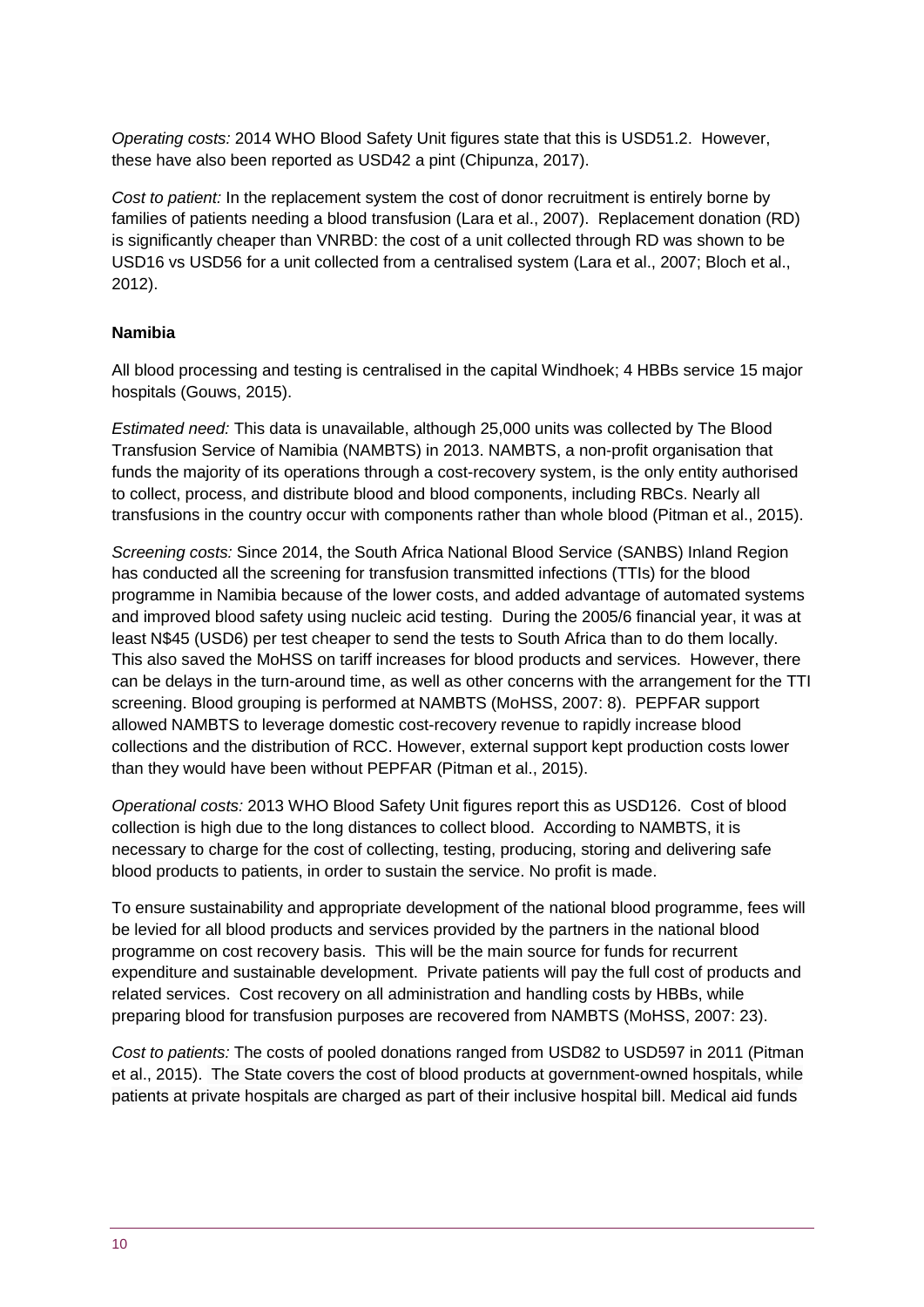cover the cost of blood products just like any other medical expense. PEPFAR<sup>11</sup> funding from 2005 to 2014 made RCC more affordable to patients. Product prices had to be increased gradually, 16% (2014), 17% (2015), 25% (2016) and 7% in 2017 (Gouws, 2015).

Voluntary donors receive no payment: this includes time off work. However, small tokens of acknowledgement or recognition, refreshments and reimbursements of direct travel costs are provided (MoHSS, 2007: 30).

#### **Nigeria**

*Estimated need:* Nigeria requires 1.5million pints of blood per annum. However, only 5% are voluntary donors, 60% commercial donors (who get paid for donating), 30% blood replacement (RD) by family members or friends of the patient (Benedict et al., 2012; Obinna, 2017). It is commonplace to find hospitals without robust blood banks (HBBs), and the attitude of the public on voluntary blood donation is not helpful either (Obinna, 2017). A study on 'Blood Donation in Nigeria' reveals that Nigeria is still highly reliant on family replacement and paid donors (Benedict et al., 2012). A national baseline data survey on blood transfusion indicates that, in the public sector, donor population is made up of 25% commercial donors and 75% RDs; the number of voluntary unpaid donors were negligible (Obinna, 2017).

*Average cost to collect, test and store a unit of blood*: According to the National Blood Transfusion Service (NBTS) it is approximately USD94 (GPJ Africa, 2017).

*Cost to patients*: About 5,000 naira (USD13.93) per unit if blood is available. However, the NBTS doesn't collect enough blood to meet country demand, therefore many patients do not receive the transfusions they need (GPJ Africa, 2017).

*Other factors*: Patients, particularly women who are about to give birth, are encouraged to have friends or family members donate blood on their behalf. Such donations replenish a hospital's supply and enable patients to receive the blood they need (GPJ Africa, 2017).

#### **Rwanda**

Rwanda has a centralised system. In February 2017, Rwanda National Centre for Blood Transfusion (NCBT) was awarded the highest – Level 3 – international standards accreditation by the Africa Society of Blood Transfusion (AfSBT).<sup>12</sup> This means NCBT is now an internationally recognised regional centre of excellence in blood transfusion practice, able to offer blood transfusion medicine and technical expertise services to neighbouring countries as needed. It also marks a milestone in Rwanda's HIV prevention through blood safety strategy. US government agencies through the Centres for Disease Control and Prevention (CDC) with

<sup>&</sup>lt;sup>11</sup> The President's Emergency Plan for AIDS Relief (PEPFAR) or the Emergency Plan, is a five-year bilateral commitment by the United States Government to support HIV/AIDS prevention, care and treatment programs in developing countries.

<sup>&</sup>lt;sup>12</sup> AfSBT is the continental body that acknowledges attainment of international standards, recognising blood banks as centres of excellence, in Africa.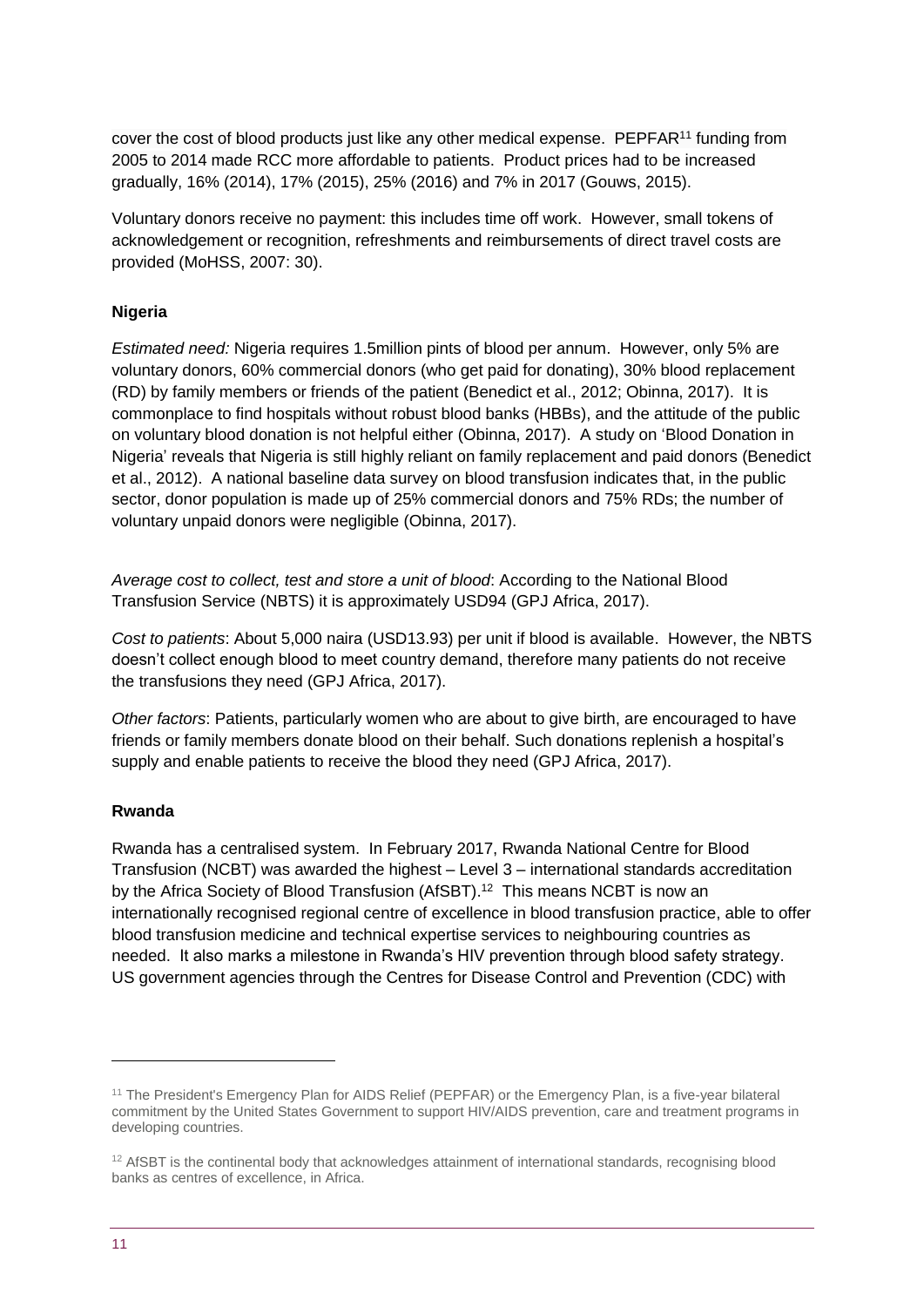funding from PEPFAR has helped transform NCBT by enhancing and expanding capacity as a core activity in HIV prevention (US Embassy Rwanda, 2017).

*Estimated need*: Although the actual amount is unavailable, there is an adequate supply, and anyone who needs a blood transfusion receives it (GPJ Africa, 2017). Need is estimated at approximately 650,000 units of blood per annum.

*Average cost to collect, test and store a unit of blood:* 2014 WHO Blood Safety Unit figures state USD121.4<sup>13</sup>. However, according to NCBT, it is about USD80 (GPJ Africa, 2017).

*Cost to patients*: Blood is always free to patients (GPJ Africa, 2017).

*Other factors*: The success of NCBT lies in its key activities that include blood donor mobilisation and recruitment of VNRBDs, blood testing and processing, storage and distribution. NCBT ensures 100% screening of all blood donated for TTIs - including HIV, hepatitis B/C and syphilis (US Embassy Rwanda, 2017).

#### **South Africa**

*Estimated need:* The South African National Blood Service (SANBS) aims to collect 3,000 units of blood per day. However, less than 1% of South Africans are active blood donors, and in September 2017 SANBS [announced](https://sanbs.org.za/media-release/south-africa-running-blood/) that blood supply is currently at just 1.8 Group O stock, compared with a healthy blood stock of 5,000 units or five days' stock.

*Average cost to collect, test and store a unit of blood:* 2014 WHO Blood Safety Unit figures state USD272.1.

*Cost to public hospitals:* USD139, according to an expert consulted for this review.

*Cost to private hospitals:* USD172 (both including VAT). A full list of the SANBS product prices is available on their website- see 'Key Website' below).

#### **Uganda**

Uganda has a centralised blood system: The Uganda Blood Transfusion Services (UBTS) is the national body responsible for all blood safety activities in Uganda.

*Estimated need:* Current estimations on need are not available.

*Operating costs:* According to the experts consulted for this review, 2016 operating costs per unit are stated at USD20. However, as PEPFAR funding ended after 15 years in March 2016, on average it costs USD40 (Shillings 143,800) to collect, process and issue a unit of blood (Otto,

<sup>&</sup>lt;sup>13</sup> WHO Blood Safety Unit ask the countries to provide "Total (estimated) funding (in US dollars) for operating the blood centres covered in this report (including staffing and operations)", but many countries cannot provide this information. Also, some countries may not include the salary of staff, but some may not. Personnel costs make up more than 30% of the fee hospitals pay "at the pump" - labour can be very expensive, since the staff is employed to recruit donors, collect blood, and then process it and test it for infections. The cost of the testing procedures themselves contributes about 25% to the final price of blood. The rest goes to administrative overheads—rent payments for buildings that house the blood centres, for example. Hospitals also mark up an extra charge to cover their administrative costs (NBSZ, 2016).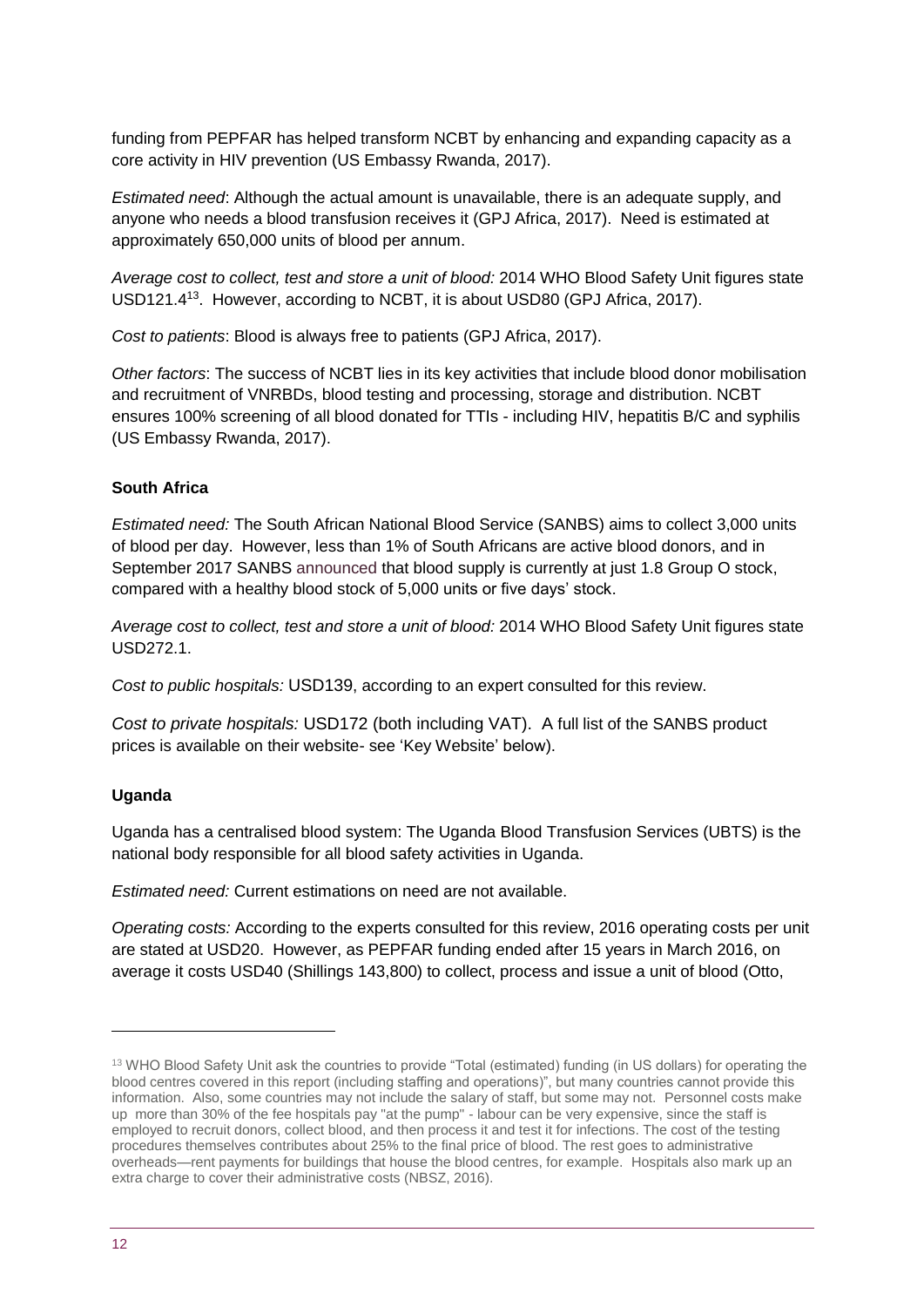2017). The Ugandan government covers 100% of the costs associated with blood collection, storage, distribution and use (GPJ Africa, 2017).

*Cost to patients:* Blood is always free to patients (GPJ Africa, 2017).

*Adequate supply:* There are occasional shortages of rare blood types, but in general the supply meets the need (GPJ Africa, 2017).

#### **Zambia**

Zambia has a hospital-based blood system: The Zambia National Blood Transfusion Service (ZNBTS) based in Lusaka has nine fixed donation, testing and processing sites across the country.

*Estimated need:* 2015 estimations show that the population requires 140,000 of blood units. According to the Ministry of Health, Zambia occasionally experiences a blood shortage, but in general the supply is steady (GPJ Africa, 2017).

*Donors:* School students donate blood throughout the year. They are not paid, but refreshments are offered (budget allowing). Adults can also donate blood, but they are never paid.

*Operating costs*: USD50 per unit, as it is Government subsidised (GPJ Africa, 2017).

*Cost to patients:* It is illegal for a public or private health facility to charge a patient for blood. Zambians access blood for free at public health institutions as it is paid for by the Government (Chipunza, 2017).

*Other factors:* In 2016 there were reports that Zimbabweans from the north of the country were crossing the border to Zambia to procure cheaper blood.

# **3. Comparative cost analysis: Zimbabwe**

Zimbabwe has a centralised blood system.

*Estimated need:* Every year approximately 100,000 packs of blood are transfused in the country. Haemorrhaging pregnant women (40%) and road traffic accidents and anaemic patients (60%) are the major consumers of blood in Zimbabwe (Chipunza, 2017).

*Total costs:* A study by Mafirakureva et al. (2016) has assessed the unit costs of producing blood in Zimbabwe using an activity-based costing (ABC) method.<sup>14</sup> The total cost of producing safe blood in Zimbabwe for the year 2013 was USD8.6 million. Variable costs accounted for 51.2% of the total cost of production. The unit production costs for RBCs were USD15.94 for recruitment, USD34.62 for collection, USD17.88 for testing, USD11.49 for processing, and USD3.06 for storage plus distribution. **The overall cost of production of one unit of whole blood was** 

<sup>&</sup>lt;sup>14</sup> The production of blood was broken down into recruitment, collection, testing, processing, and storage plus distribution. Data for the year 2013 were collected retrospectively from budgets, financial and expenditure. reports, databases, and interviews with transfusion personnel and managers. All direct and indirect costs, in 2013 USD, were allocated, accordingly, to the activities of blood acquisition.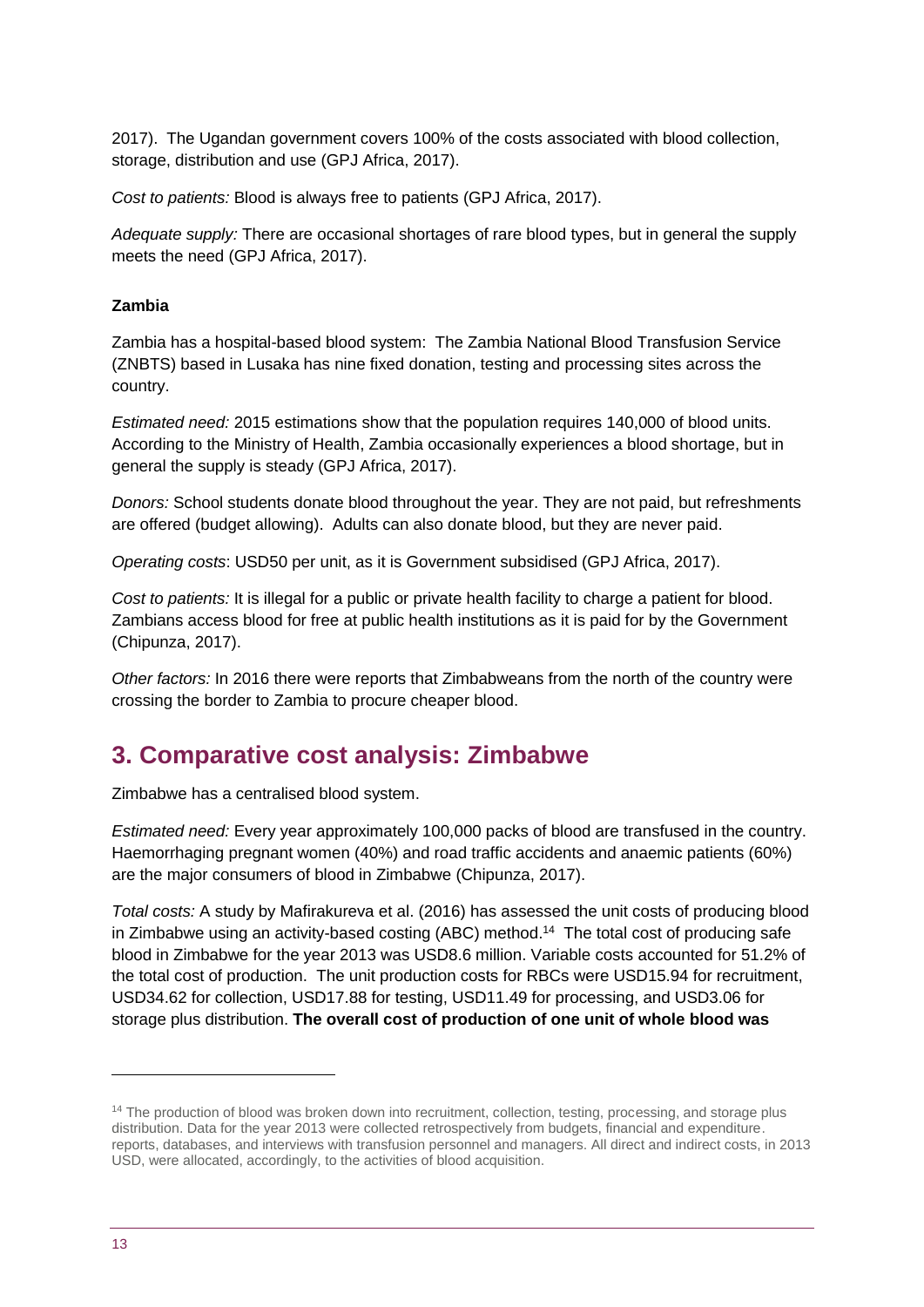#### **USD118.42 and RBCs was USD130.94 constituting 12.4 and 13.7% of the country's annual GDP per capita (Mafirakureva et al., 2016).**

The high unit cost of producing blood relative to the annual GDP per capita demonstrates that acquiring safe blood is a burden on the health care sector in Zimbabwe. Introducing additional safety measures, such as nucleic acid amplification testing and pathogen reduction technology, although desirable, will further increase this burden (Mafirakureva et al., 2016).

*Average cost to collect, test and store a unit of blood:* **USD80 a pint, in compliance with a Ministry of Health 1 November 2017 directive.** This cost is closer to WHO Blood Safety Unit figures for Côte d'Ivoire (USD76.2) and Burkina Faso (USD61- which was an increase from USD54.7 in 2014), but not Malawi (USD42).

*Cost to patients:* About USD100 to cover the cost of collection and storage (in government institutions). This was revised from USD135 a pint in 2016 in order to improve the dire situation faced by patients, according to the Ministry of Health. In private hospitals the price is USD120, although this was reduced from USD140 (Chipunza, 2017). The only exceptions are for patients of any age who can prove that they've donated blood at least 10 times within the past 12 months, 25 times in a lifetime or is an active donor under the age of 21 who has made at least five donations. Everyone else, including small children, must pay (GPJ Africa, 2017).

*Other factors:* In most cases, patients who cannot afford to pay USD100 for a unit of blood do not receive the treatment they need, even if they urgently require it. In extremely rare cases, young children or seniors can get blood on credit (GPJ Africa, 2017).

According to the National Blood Service Zimbabwe (NBSZ), which is the sole blood transfusion institution in the country, it has not changed its status from a non-profit making organisation to a private limited organisation. According to a [statement](http://www.nbsz.co.zw/content/press-statement-0)<sup>15</sup> by the Board Chairman on 31 October 2017: *"The reason why blood is cheaper or free in other countries for public hospitals is due to partial or complete subsidy by either the Government or the donor agencies in those respective countries, which is what is missing in Zimbabwe. However, efforts are in progress to come up with sustainable funding models together with Ministry of Health and Child Care so that the cost comes down to affordable levels."*

Discussions between stakeholders in Zimbabwe are ongoing to further reducing the price (NBSZ has an example of a funding model<sup>16</sup>). The government will subsidise the blood costs, focussing on decreasing costs of processing the product, e.g. personnel/staffing.

# **4. Considerations for reducing blood costs**

According to experts consulted for this review, it may not reasonable to conduct a 'superficial' comparison of the costs of blood since it is such a complex process. However, there are some important points consider:

<sup>15</sup> http://www.nbsz.co.zw/content/press-statement-0

<sup>16</sup> http://www.nbsz.co.zw/content/finding-solution-cost-blood-zimbabwe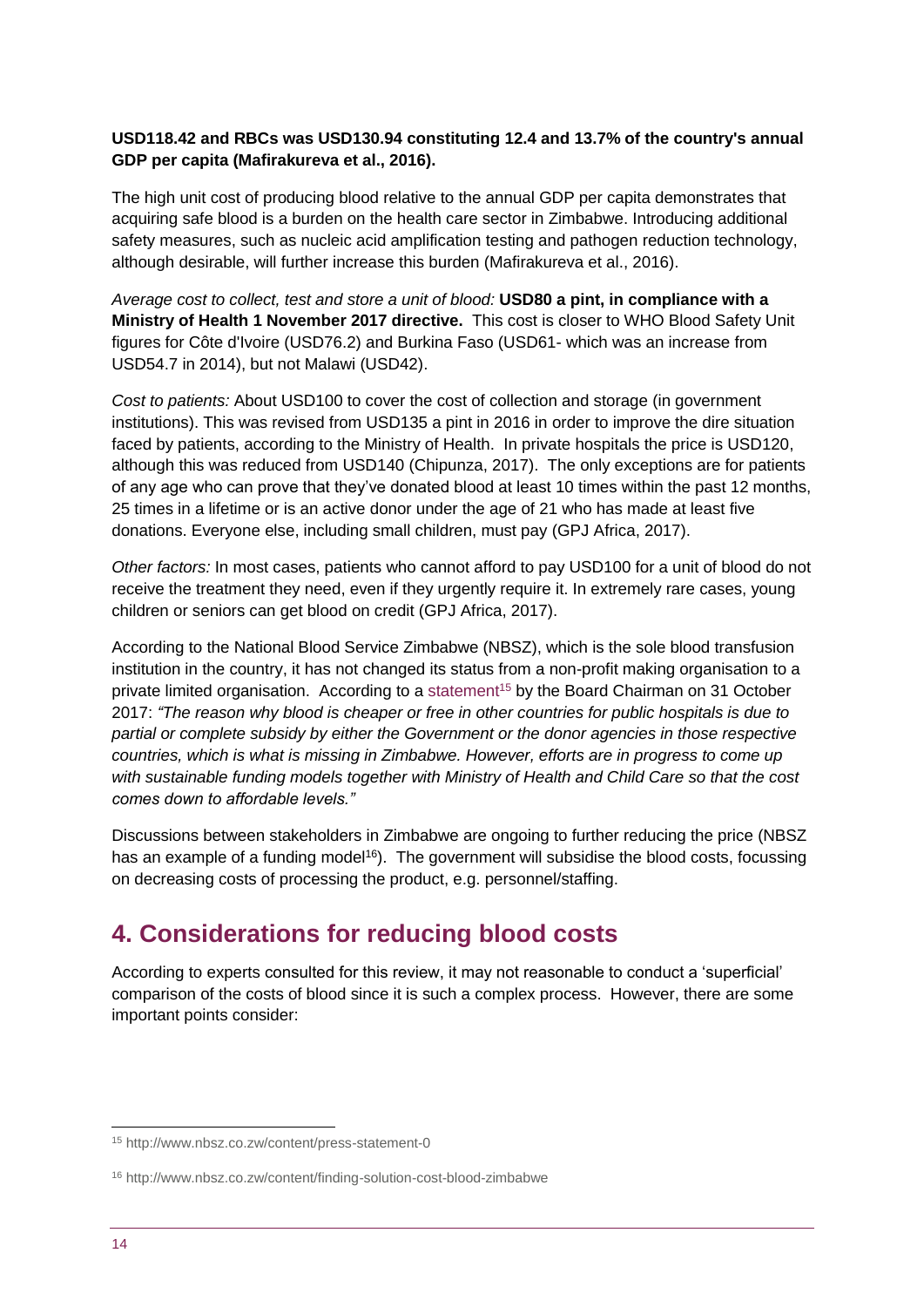# **Voluntary blood donors**

It is the goal of the WHO "Global Framework for Action" that by the year 2020, all countries practicing blood transfusion therapy must obtain all their blood supplies from voluntary blood donors. Currently, 67 countries report collecting fewer than 10 donations per 1000 people: of these, 38 countries are in the WHO African Region. The second highest increase of voluntary unpaid blood donations is also in this region (37%).

The literature suggests that in a well-organised blood donor programme, voluntary donors, in particular regular donors, are well-informed about donor selection criteria and are more likely to self-defer if they are no longer eligible to donate, thus reducing the need for temporary or permanent deferrals. This also leads to less wastage of donated blood, with all its associated costs, because fewer blood units test positive for infection and need to be discarded (WHO, 2010: 19).

Blood donor programmes are often perceived to incur minimal costs, apart from expenditure on blood collection bags, because blood is donated free of charge by donors. As a result, they often receive lower priority in the allocation of funds than areas such as blood screening. Yet without an identifiable budget, the programme cannot reach out to blood donors. All too often, blood donor programmes report that they do not have sufficient funds for donor recall or to maintain vehicles and operate mobile donor sessions (WHO, 2016: 23).

When blood is donated voluntarily and without payment to donors, it is often regarded as a free resource and the real costs of the donor programme are often not fully taken into account. In reality, costs will be incurred for the purchase or rental of venues for donor sessions, vehicles and equipment used specifically for the donor programme as well as staffing and other recurrent costs, such as training, communications, media, fuel, donor refreshments, blood collection bags and other consumables (WHO, 2010: 40). Since the blood donor programme is the most publicly visible part of the service where partnership is particularly vital, sponsorship may also be sought from private sector donors who may be willing to adopt blood donation as a good cause by providing financial or in-kind support, such as covering the costs of campaigns in their workplaces or among their customers (WHO, 2010: 40).

Mobile donor sessions bring the opportunity to donate blood as close as possible to donors, reduces their time and travel costs, and makes it easier for them to build blood donation into their regular routines (WHO, 2010: 98).

The best blood donor is one who contributes to ensure sufficient blood supply at an affordable cost (Allain, 2011: 763). Using a family resource is not only the most readily available but also the cheapest, because it does not require a costly recruitment and collection process (Allain, 2011: 763).

Voluntary donors are typically recruited through centralised systems, for example, blood centres that remain independent of the hospital. VNRBD is logistically complex, requiring strategised recruitment, marketing, and collection to secure and, consequently, retain sufficient numbers of donors to approximate demand (Bloch et al., 2012: 166).

In Ghana, a partnership between a teaching hospital and a local FM radio station; continual appeal for blood donors resulted in 63.6% repeat donation over a 3-year period, a feat achieved at low cost (Bloch et al., 2012).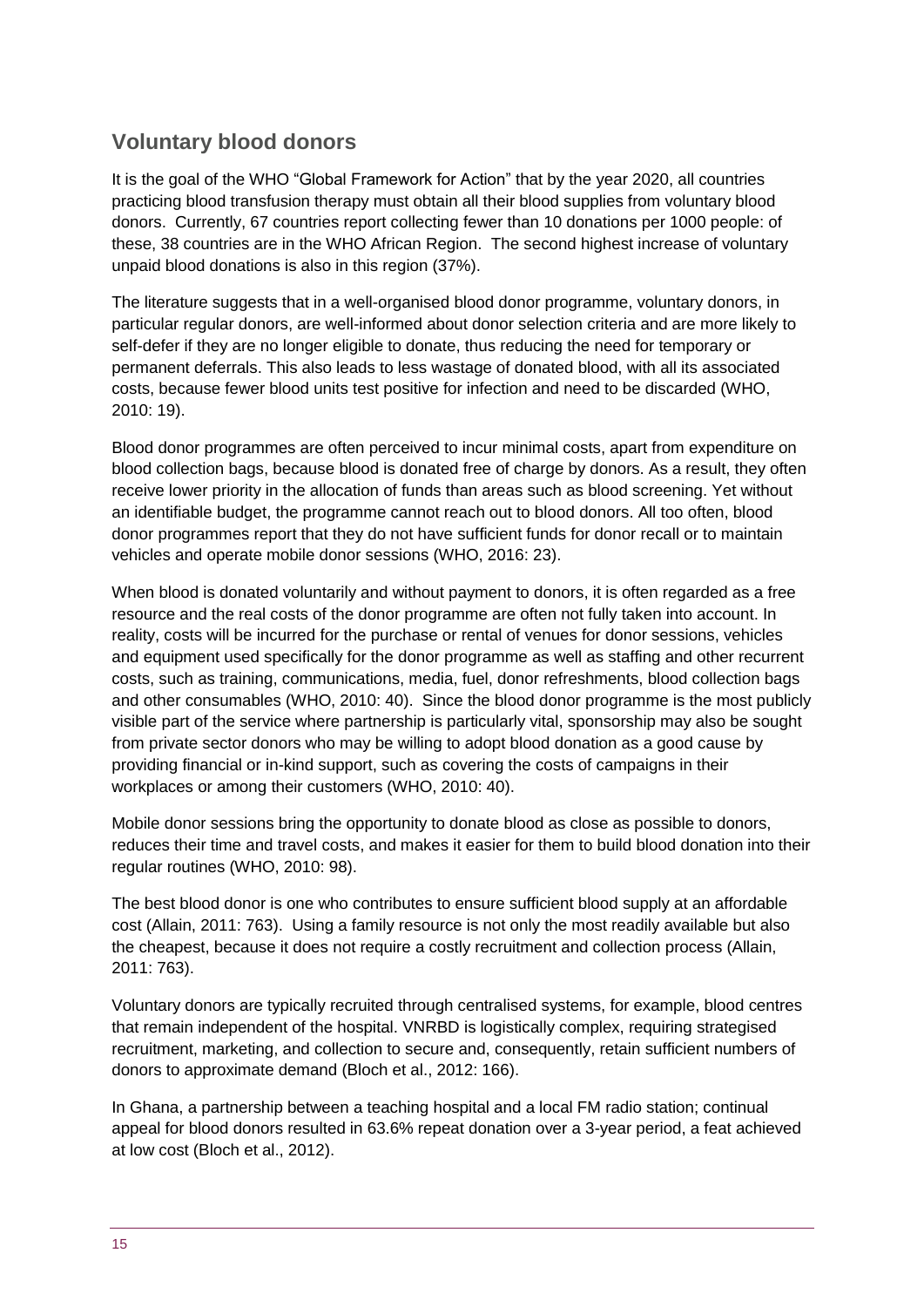The Botswana Ministry of Health has also embarked on a campaign called Pledge 25 Club, a club for young blood donors that promote the value of donating blood to save lives. Through the initiative, young blood donors pledge to donate at least 25 times in their life-time (Masokolo, 2015).

## **Cost recovery**

While Western models imposed on African blood services have brought some benefits unintended negative consequences mean that approaches to funding blood services in the sub-Saharan region need to be urgently reviewed (Ala et al., 2012). The introduction of a blood processing fee could be a way of cost recovery through direct charging blood recipients in terms of user fees or hospitals (Isangula et al., 2016: 3).

Devolved blood services in hospitals are developed in parallel with centralised blood services, family-replacement donors are targeted as well as unpaid volunteers and the splitting of blood into its components is dictated by clinical requirement, with 'whole blood' availability dramatically increased (Ala et al., 2012). All of these factors contribute to an unnecessary inflation in the cost of blood and blood product in those African countries receiving financial aid, as much as "three to six times in aggregate" (Ala et al., 2012).

# <span id="page-15-0"></span>**5. References**

AFRO WHO – World Health Organisation Regional Office for Africa (2017). *Current status on Blood Safety and Availability in the WHO African Region.* Report of the 2013 Survey. WHO, Brazzaville.<http://www.afro.who.int/sites/default/files/2017-06/9789290233480-eng.pdf?ua=1>

Ala, F., Allain, J.-P., Bates, I., Boukef, K., Boulton, F., Brandful J., Dax, E.M., El Ekiaby, M., et al. (2012). External Financial Aid to Blood Transfusion Services in Sub-Saharan Africa: A Need for Reflection. *PLoS Medicine*, 9(9), e1001309. <https://doi.org/10.1371/journal.pmed.1001309>

Allain, J.-P. (2011). Moving on from voluntary non-remunerated donors: who is the best blood donor? *British Journal of Haematology*, 154, 763–769. DOI: [10.1111/j.1365-2141.2011.08708.x](http://onlinelibrary.wiley.com/doi/10.1111/j.1365-2141.2011.08708.x/full)

Benedict, N., Augustina, A.O., & Nosakhare, B.G. (2012). Blood Donation in Nigeria: Standard of the Donated Blood. *Journal of Laboratory Physicians*, 4(2), 94-97. DOI: [10.4103/0974-2727.105589](https://www.ncbi.nlm.nih.gov/pmc/articles/PMC3574505/)

Bloch, E.M., Vermeulen, M., & Murphy, E. (2013). Blood Transfusion Safety in Africa: A Literature Review of Infectious Disease and Organizational Challenges. *Transfusion Medical Reviews*, 26(2), 164-180. DOI: [10.1016/j.tmrv.2011.07.006](https://dx.doi.org/10.1016%2Fj.tmrv.2011.07.006)

*Chipunza, P. - The Herald (2017).* Bloody scandal exposed at NBSZ. 23 October 2017. <http://www.herald.co.zw/bloody-scandal-exposed-at-nbsz/>

Gallaher, J.R., Mulima, G., Kopp, D., Shores, C.G., & Charles, A.G. (2017). Consequences of centralised blood bank policies in sub-Saharan Africa. *Lancet*, 5(2), e131-e132. DOI: [http://dx.doi.org/10.1016/S2214-109X\(16\)30364-3](http://dx.doi.org/10.1016/S2214-109X(16)30364-3)

Gouws, C. (2015). *Blood transfusion costs in Namibia.* 

http://www.sabloodcongress.org/images/presentations/Wednesday/Session%208C/72. C Gouws -[\\_Blood\\_programme\\_costs\\_in\\_Namibia.pdf](http://www.sabloodcongress.org/images/presentations/Wednesday/Session%208C/72._C_Gouws_-_Blood_programme_costs_in_Namibia.pdf)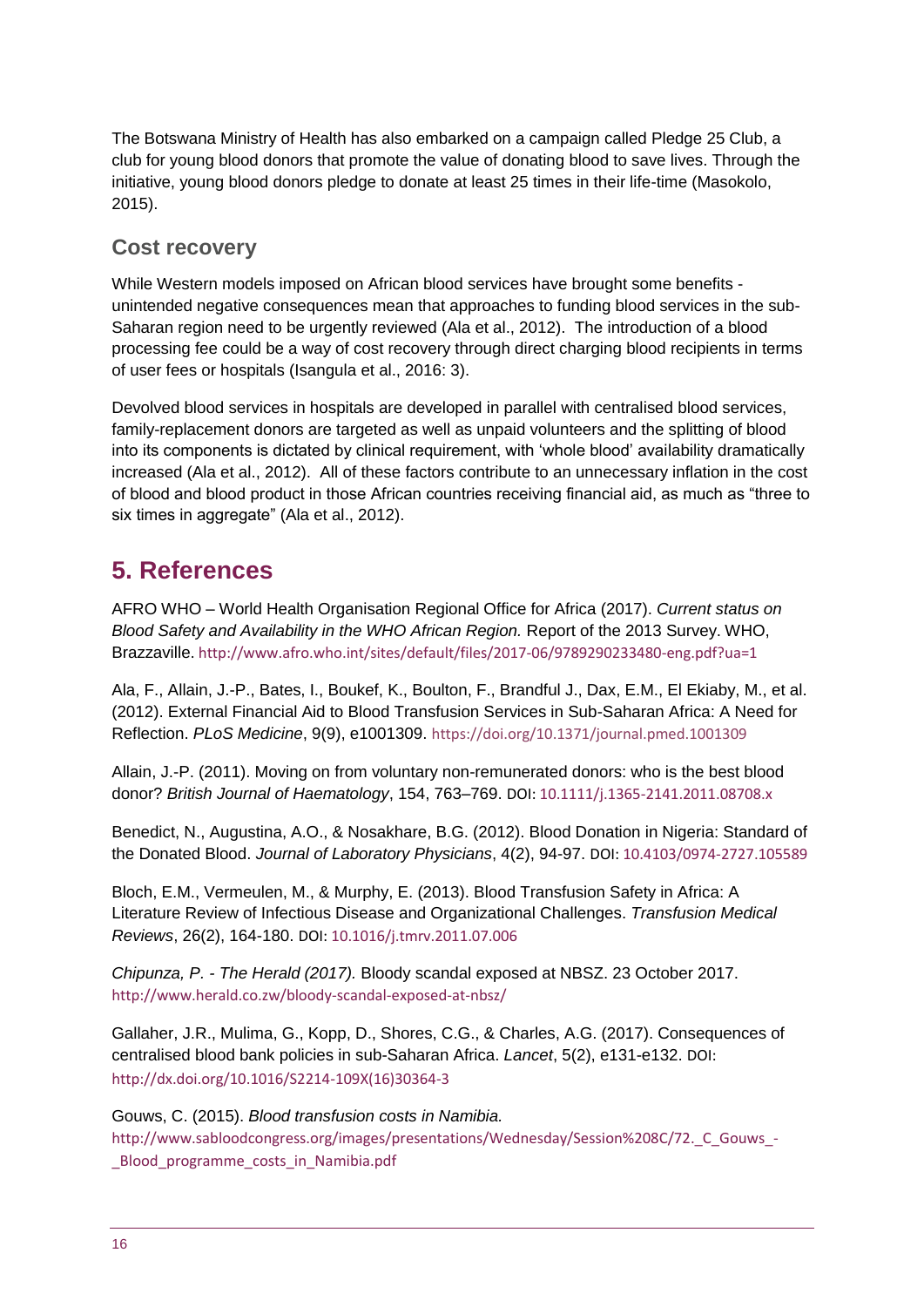Global Press Journal, 2017. *A Blood Transfusion in Africa? It's Free in Rwanda, Unaffordable in Zimbabwe.* 15 October 2017. [https://globalpressjournal.com/africa/blood-transfusion-africa-free](https://globalpressjournal.com/africa/blood-transfusion-africa-free-rwanda-unaffordable-zimbabwe/)[rwanda-unaffordable-zimbabwe/](https://globalpressjournal.com/africa/blood-transfusion-africa-free-rwanda-unaffordable-zimbabwe/)

Hensher, M., & Jefferys, E. (2000). Financing blood transfusion services in sub-Saharan Africa: a role for user fees? *Health Policy and Planning*, 15(3), 287-295.

Isangula K.G., Brownie, S., Mahimbo, A., Kibona, S., Juma, A., & Mogela, D. (2016). Blood, donors and dollars: Rethinking financial sustainability of safe blood services in Tanzania. *Global Journal of Medicine and Public Health*, 5(4), 1-7. <http://www.gjmedph.com/uploads/C2-Vo5No4.pdf>

Kabinda Maotela, J., Ramazani, S.Y., Misingi, P., & Dramaix-Wilmet, M. (2015). Transfusion sanguine en République démocratique du Congo: efforts réalisés et défis à relever. [\[Blood](https://www.ncbi.nlm.nih.gov/pubmed/26742551)  [transfusion in the Democratic Republic of Congo: efforts and challenges\].](https://www.ncbi.nlm.nih.gov/pubmed/26742551) *Médicine and Santé Tropicales*, 25(4), 342-349. DOI: [10.1684/mst.2015.0487.](https://www.ncbi.nlm.nih.gov/pubmed/26742551)

Lara, A. M., Kandulu, J., Chisuwo, L., Kashoti, A., Mundy, C., & Bates, I. (2007). Laboratory costs of a hospital-based blood transfusion service in Malawi. *Journal of Clinical Pathology*, 60, (10), 1117-1120. <https://www.ncbi.nlm.nih.gov/pubmed/17412875>

Mafirakureva, N., Nyoni, H., Nkomo, S.Z., Jacob, J.S., Chikwereti, R., Musekiwa, Z., Khoza, S., Mvere, D.A., Emmanuel, J.C., Postma, M.J., & van Hulst, M. (2016). The costs of producing a unit of blood in Zimbabwe. *Transfusion*, 56(3), 628–636. [dx.doi.org/10.1111/trf.13405](file:///C:/Users/hssktu/AppData/Local/Microsoft/Windows/Temporary%20Internet%20Files/Content.Outlook/SJZTLAG5/dx.doi.org/10.1111/trf.13405)

MBTS – Malawi Blood Transfusion Service: Njolomole, S.E., M'baya, B., Ndhlovu, D., Mfune, T., Yonamu, F., Phiri, P., & Kalonjeka, B. (2017). *Post Baseline Situational Analysis of Blood Safety in Malawi 2015. Report of the 2016 Survey.* July 2017.

[http://www.mbtsmalawi.com/images/publications/Post%20Baseline%20Situational%20Analysis%20of%2](http://www.mbtsmalawi.com/images/publications/Post%20Baseline%20Situational%20Analysis%20of%20Blood%20Safety%20in%20Malawi%202015.pdf) [0Blood%20Safety%20in%20Malawi%202015.pdf](http://www.mbtsmalawi.com/images/publications/Post%20Baseline%20Situational%20Analysis%20of%20Blood%20Safety%20in%20Malawi%202015.pdf)

MoHSS - Ministry of Health and Social Services – Namibia (2007). *National Blood Policy.* [http://www.who.int/bloodsafety/transfusion\\_services/NamibiaNationalBloodPolicy2007.pdf](http://www.who.int/bloodsafety/transfusion_services/NamibiaNationalBloodPolicy2007.pdf)

NBS (National Blood Service) Ghana (2016). *2016 World Blood Donor Day: Let Blood Connect Us All.* 14 June 2016. <http://nbsghana.org/world-blood-donor-day/>

NBSZ - National Blood Service Zimbabwe (2016). *Finding a solution to the cost of blood in Zimbabwe.* <http://www.nbsz.co.zw/content/finding-solution-cost-blood-zimbabwe>

Obinna, C. (2017). *Safe Blood: Nigeria fails to meet WHO Requirements.* 13 June 2017. <https://www.vanguardngr.com/2017/06/safe-blood-nigeria-fails-meet-requirements/>

Otto, A. – *Uganda Radio Network* (2017). *Funding Shortfalls Continue Hindering Blood Collection*. 20 September 2017. [https://ugandaradionetwork.com/story/funding-shortfalls-continue](https://ugandaradionetwork.com/story/funding-shortfalls-continue-hinder-blood-collection-drive-in-country-)[hinder-blood-collection-drive-in-country-](https://ugandaradionetwork.com/story/funding-shortfalls-continue-hinder-blood-collection-drive-in-country-)

Pitman, J.P., Basavaraju, S.V., Shiraishi, R.W., Wilkinson, R., von Finckenstein, B., Lowrance, D.W., Marfin, A.A., Postma, M., Mataranyiks, M., & Smit Sibinga, C.T. (2015). Namibia's transition from whole blood–derived pooled platelets to single-donor apheresis platelet collections. *Transfusion*, 55(7), 1685-1692. DOI: [10.1111/trf.13049](https://www.ncbi.nlm.nih.gov/pmc/articles/PMC4607307/)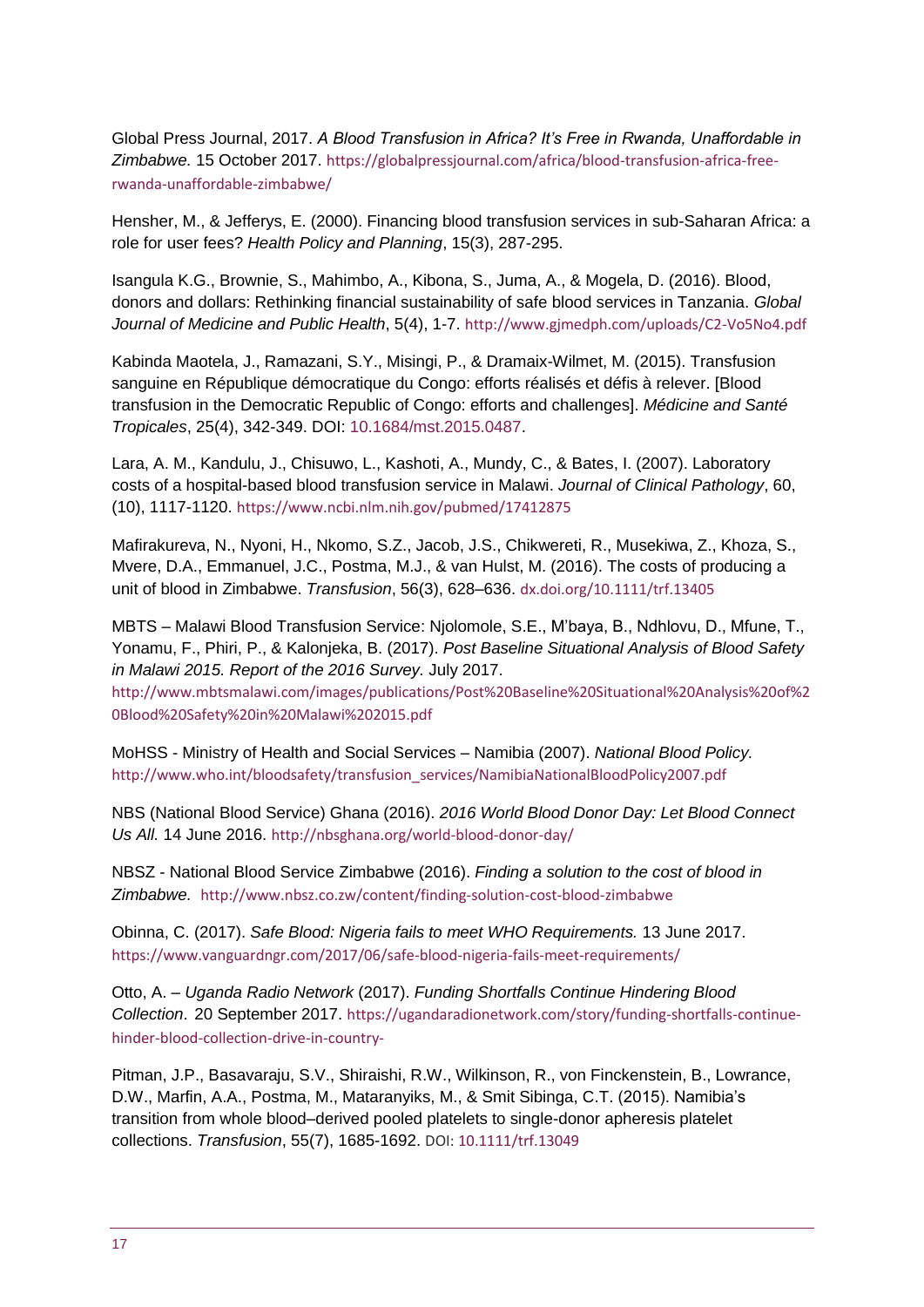US Embassy Rwanda (2017). *Rwanda's National Center for Blood Transfusion Attains International Standards.* 28 February 2017. <https://rw.usembassy.gov/rwanda-national-center/>

Wakaria, E.N., Rombo, C.O., Oduor, M., Kambale, S.M., Tilock, K., Kimani, D., Makokha, E., Mwamba, P.M., & Mwangi, J. (2017). Implementing SLMTA in the Kenya National Blood Transfusion Service: lessons learned. *African Journal of Laboratory Medicine*, 6(1), 585. DOI: [10.4102/ajlm.v6i1.585](http://dx.doi.org/10.4102%2Fajlm.v6i1.585)

WHO – Word Health Organisation (2010). *Towards 100% Voluntary Blood Donation. A Global Framework for Action.* Blood Transfusion Safety team, World Health Organization. ISBN 978 92 4 159969 6. [http://www.who.int/bloodsafety/publications/9789241599696\\_eng.pdf](http://www.who.int/bloodsafety/publications/9789241599696_eng.pdf)

### **Acknowledgements**

We thank the following experts who voluntarily provided suggestions for relevant literature or other advice to the author to support the preparation of this report. The content of the report does not necessarily reflect the opinions of any of the experts consulted.

Kerry Millington & Imelda Bates, LSTM

Simon Stanworth, NHS Blood and Transplant & Oxford Radcliffe Hospitals NHS Trust

Tom Hodgett, NHS Blood and Transplant

Justina Ansah, National Blood Transfusion Service- Ghana

Junping Yu, WHO Blood Safety Unit

Dylan O'Driscoll, University of Manchester

### **Key websites**

- WHO Global Data on Blood Safety (GDBS) Blood Safety Unit: [http://www.who.int/bloodsafety/global\\_database/en/](http://www.who.int/bloodsafety/global_database/en/)
- South African National Blood Service 'retail' price lists online for private and state customers: [https://sanbs.org.za/product-price-list](https://sanbs.org.za/product-price-list/)

### **Suggested citation**

Tull, K. (2017). *Blood Costs in Zimbabwe.* K4D Helpdesk Report. Brighton, UK: Institute of Development Studies.

### **About this report**

*This report is based on five days of desk-based research. The K4D research helpdesk provides rapid syntheses of a selection of recent relevant literature and international expert thinking in response to specific questions relating to international development. For any enquiries, contact helpdesk@k4d.info.*